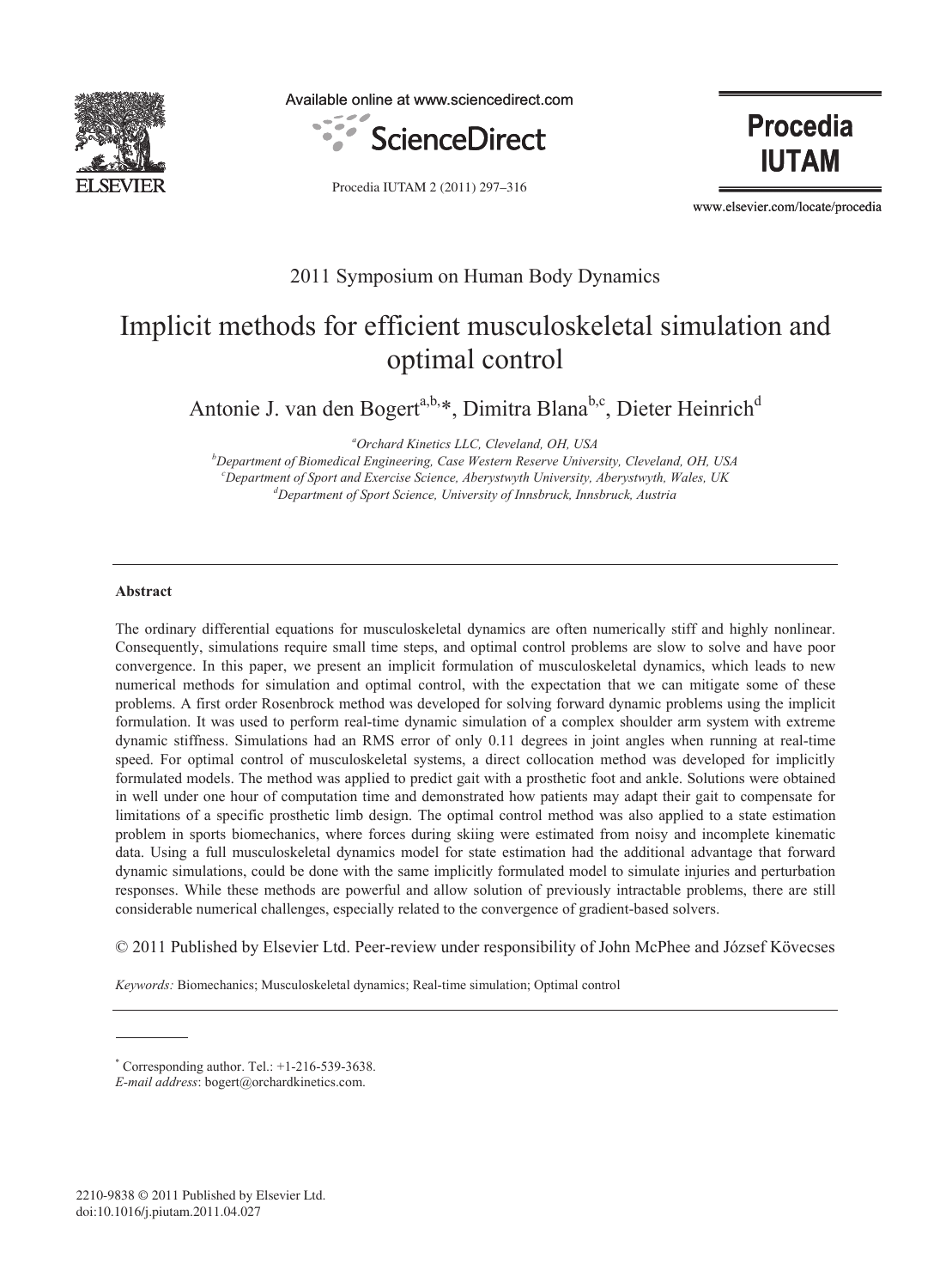| <b>Nomenclature</b>                                                                                                                  |  |  |
|--------------------------------------------------------------------------------------------------------------------------------------|--|--|
| Vector of generalized coordinates describing skeleton pose.                                                                          |  |  |
| Mass matrix of the multibody system.                                                                                                 |  |  |
| Vector containing joint moments                                                                                                      |  |  |
| Muscle-tendon length                                                                                                                 |  |  |
| Length of the muscle contractile element                                                                                             |  |  |
| Pennation angle of muscle fibers                                                                                                     |  |  |
| State variable for muscle contraction dynamics ( $s = L_{CE} \cos \phi$ )                                                            |  |  |
| Activation state of a muscle                                                                                                         |  |  |
| Vector containing all musculoskeletal system state variables $\mathbf{x} = (\mathbf{q}, \dot{\mathbf{q}}, \mathbf{s}, \mathbf{a})^T$ |  |  |
| Vector containing all musculoskeletal system controls (neural excitations for each muscle)                                           |  |  |
| Vector of unknowns for collocation methods in optimal control, containing states and controls                                        |  |  |
| for an entire movement, and any model parameters that must be optimized or estimated.                                                |  |  |
|                                                                                                                                      |  |  |

#### **1. Introduction**

Musculoskeletal modeling has become an important tool in research on human movement. Multibody models have long been used to solve inverse dynamics problems for human gait [1], and models of musculoskeletal anatomy were added to allow estimation of forces in joints and orthopedic implants [2]. These inverse dynamics approaches, however, require data collection on human subjects performing the movements of interest. Muscle-driven forward dynamic approaches were developed simultaneously, and these allow simulation of novel and hypothetical movements. Pioneering work on models of musculoskeletal dynamics, and methods for simulation and optimal control, was done by Hatze [3]. Subsequent applications include rehabilitation [4] and basic research in motor control [5], where simulation allows the testing of general hypotheses. Forward dynamics has also been applied in orthopedics and sports medicine to study the effect of neuromuscular control on injuries [6,7] and to design neuromuscular strategies for reducing joint loads in osteoarthritis [8].

Despite the broad range of potentially important applications, musculoskeletal modeling has not been as widely applied as we might expect. Part of this is due to the lack of user-friendly software tools, which is currently being remedied by the Opensim group at Stanford University [9]. But even when software is available, the computation time required for simulation can be an obstacle. The differential equations for musculoskeletal dynamics are often stiff, which requires the standard ODE solvers to perform many small time steps. Such stiffness was, for example, a problem in a model of a walking horse, due to the interaction between an almost massless hoof with the high stiffness of ground contact [10]. One second of simulation required 10 hours of computation on a 25 MHz M68000 processor. The problem is less extreme in human movement, but it again becomes an issue when many simulations must be performed to solve an optimal control problem. Anderson and Pandy [11] used about 10,000 hours of computation, divided among the nodes of a Cray T3E parallel supercomputer, to find optimal controls for a half gait cycle. Ten years later, this is still the best published solution for optimal control of gait using a full 3D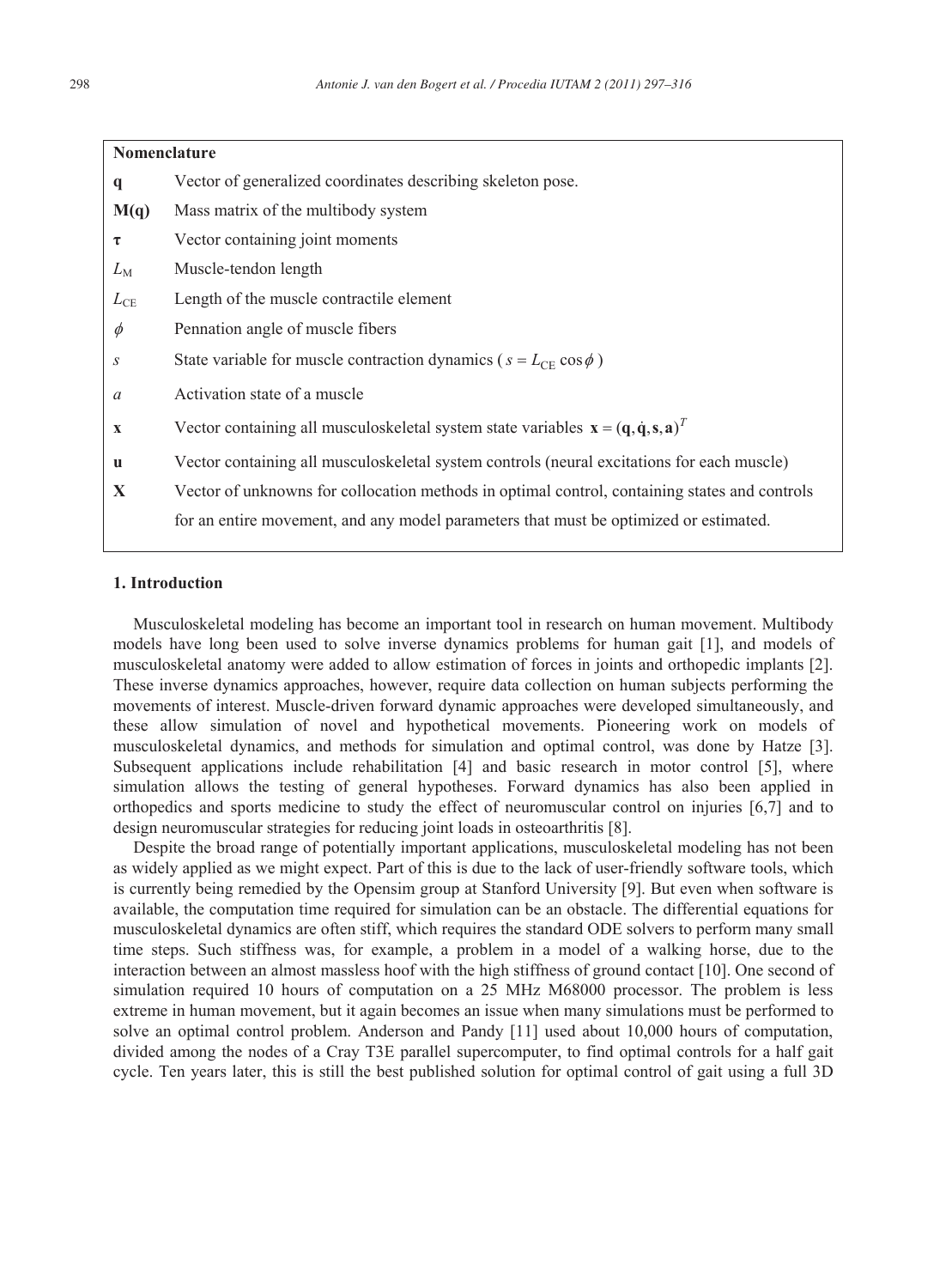musculoskeletal model. In our own work on sports injuries, we were able to find reasonable optimal control solutions by doing several hundred thousand simulations, requiring several days of computation, but these movements were not required to be periodic, were only 200 ms long, and optimizations made use of kinematic data collected on humans [7,12]. Still, several days of computation is too long for effective interactive use of models in research, and also is not acceptable for clinical applications.

In recent years, the use of musculoskeletal dynamics has shifted once more towards solving the inverse problem of neuromuscular control, which can be done very efficiently, and with dynamic consistency, from measured kinematics and ground reaction forces [13]. Unfortunately, this approach does not allow the use of contact models instead of measured ground reaction forces, which eliminates certain applications that are both scientifically interesting and clinically relevant, such as simulation of impact related injuries during active movements, and predictive simulations with optimal control.

In this paper, we will first review the elements of musculoskeletal dynamics, with special attention to potential causes of numerical problems in conventional solution methods. We then present an implicit formulation which reduces the computation time for model dynamics and aims to improve the numerical conditioning of the model equations. Solution methods are presented for forward dynamic simulation, which will be demonstrated on a 3D arm and shoulder model, and for optimal control, which will be demonstrated on the problems of prosthesis design for walking, and state estimation for skiing.

# **2. Musculoskeletal dynamics**

#### *2.1. Multibody dynamics*

The skeletal part of the musculoskeletal system is modeled using rigid bodies connected by joints which impose kinematic constraints on the multibody system. We formulate the multibody dynamics using generalized coordinates **q**:

$$
M(q) \cdot \ddot{q} + B(q, \dot{q}) - \tau = 0, \qquad (1)
$$

where  $M(q)$  is the mass matrix,  $\tau$  the vector of generalized forces, and  $B(q, \dot{q})$  contains gravity, centrifugal and coriolis effects, and other passive forces such as contact forces which are known as a function of generalized coordinates and their velocities. The vector  $\tau$  contains generalized forces which are either zero (for un-actuated degrees of freedom) or generated by muscles according to models that will be presented in sections 2.2, 2.3 and 2.4. The latter are known as *joint moments*. The formulation *(1)* is not unique, because it can be pre-multiplied by any non-singular matrix. When formulated as in *(1)*, however, it is easy to see that the terms in the equation of motion can be computed in  $O(N)$  time when the multibody system has a tree structure, with *N* being the number of body segments in the model. For example, this can be done using forward kinematics to compute inertial terms in the Newton-Euler equations, followed by a conventional recursive inverse dynamics approach to solve joint moments and residual loads from kinematics and external forces [1].

For forward dynamic simulation, equation *(1)*, or its equivalent, must be solved for the generalized accelerations:

$$
\ddot{\mathbf{q}} = \mathbf{M}(\mathbf{q})^{-1}(\boldsymbol{\tau} - \mathbf{B}(\mathbf{q}, \dot{\mathbf{q}})). \tag{2}
$$

Standard differential equation solvers are then used to integrate this equation and simulate movement.

Even before introducing muscles, we can already point out that simulation will not be possible if the mass matrix **M** is singular. It is quite common in musculoskeletal systems that a mass matrix is nearsingular because some body segments have small mass and moment of inertia. This problem is compounded by the presence of elements in **B** with high stiffness and damping. The Jacobian matrix of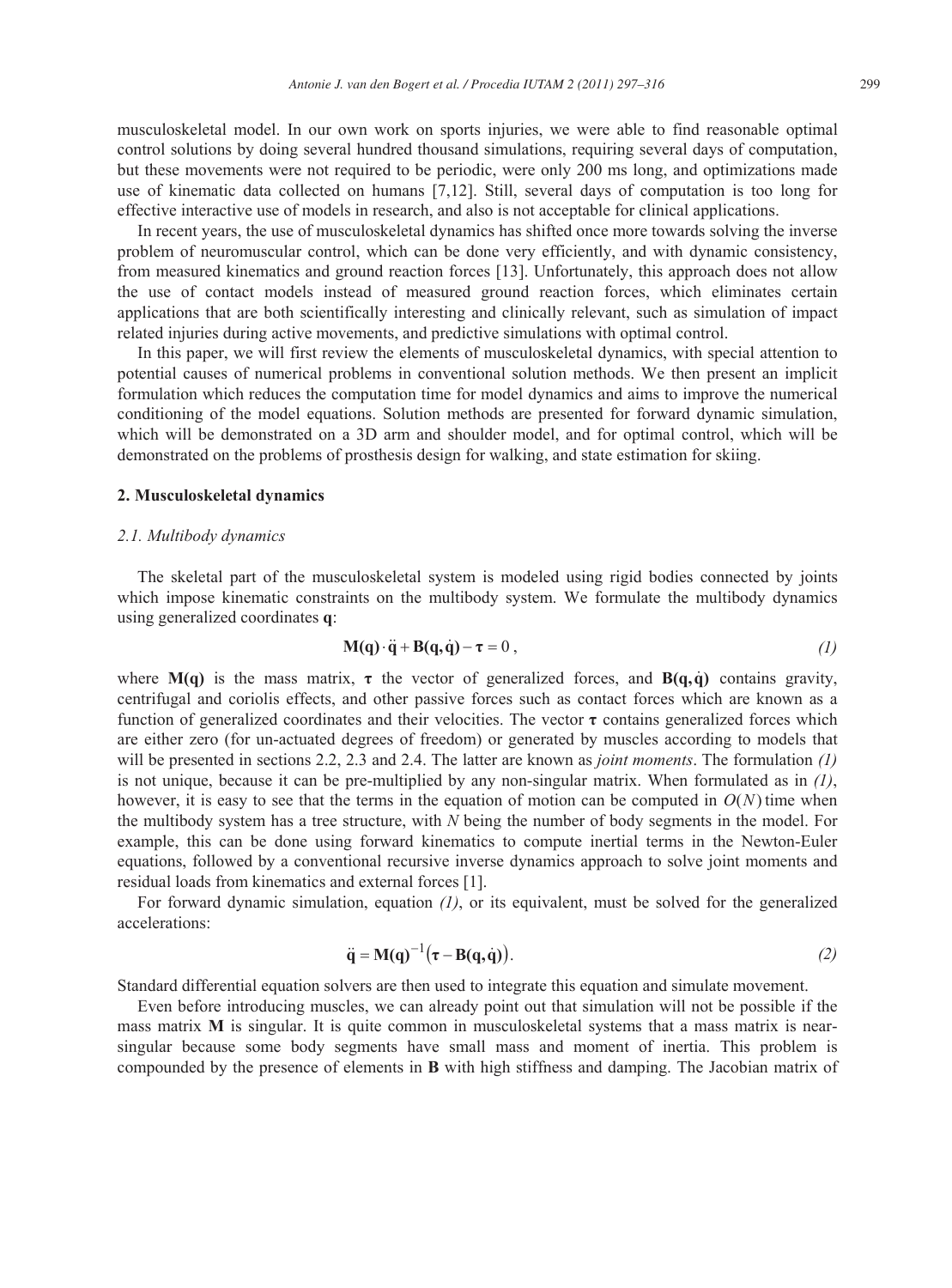the right hand side of *(2)* will then have high eigenvalues, indicating that the differential equation is stiff and will require small time steps to solve with explicit methods. This was, for example, evident in a model of a walking horse, with elastic contact between the small hoof segments and hard pavement [10]. Another source of numerical stiffness is in ligaments which can be short and stiff.

In models of machines, there is usually a clear distinction between elements with high stiffness and elements with low stiffness. Stiff differential equations can then be avoided by replacing the high stiffness elements by kinematic constraints, which effectively have infinite stiffness, and degrees of freedom are removed. With some additional bookkeeping, this can also be done for contact between rigid bodies, where the constraints are complementarity constraints that can be activated and deactivated during a simulation. In biomechanical modeling, however, there is not always a clear distinction between kinematic elements and force-generating elements, and replacing stiff force elements by hard constraints is not always justifiable or desirable. For instance, we would no longer be able to change ground surface contact properties to simulate the effect of walking on sand vs. pavement, or the effect of sport shoes on running performance. In the case of stiff ligaments, these can sometimes be replaced by kinematic constraints in joints, for example, it is common to restrict the knee motion to a single rotational degree of freedom. This would, however, be undesirable if we wanted to simulate the effect of variations in knee laxity on injury risk during sports activities. Another example would be a model of the human hand, where extremely small masses of the fingers are coupled to stiff tendons. The numerical stiffness could be eliminated by modeling the tendons as infinitely stiff. This would be appropriate for simulating unloaded movements such as sign language communication, but not for manipulation of objects, where tendon compliance is essential. The root of the problem is, perhaps, that ligaments and tendons have highly nonlinear mechanical properties: stiffness is almost zero when unloaded, and very high when maximally loaded. Stiff differential equations are, unfortunately, inevitable in models of musculoskeletal dynamics.

#### *2.2. Muscle contraction dynamics*

The standard method for modeling the dynamics of muscle contraction is with a three-element structure (Fig. 1). The contractile element (CE) represents the muscle fibers. The series elastic element (SEE) represents the tendon and other tissue that transmits force from the muscle fibers to the skeleton.



Fig. 1. Three-element muscle model, consisting of contractile element (CE), series elastic element (SEE), and parallel elastic element (PEE). Pennation angle  $\phi$  is the angle between the muscle fibers in the CE and the line of action of the muscle. *s* is the state variable for the muscle contraction dynamics.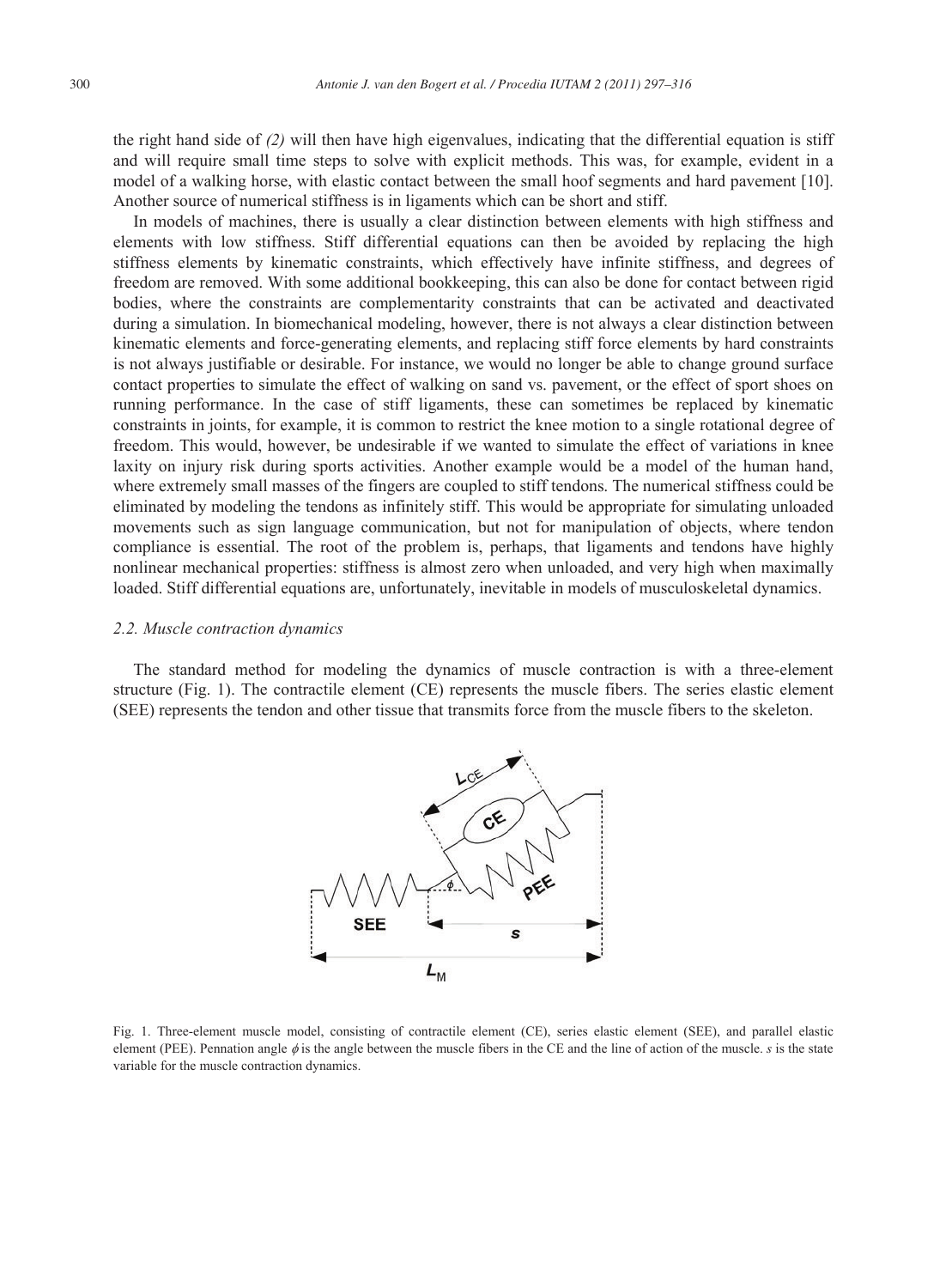

Fig. 2. (a) Typical force-length relationship for muscle fibers. Lceopt is the fiber length at which the highest force can be generated; (b) Typical force-velocity relationship for muscle fibers. Negative velocities represent shortening (concentric contraction), positive velocities represent lengthening (eccentric contractions). The maximum shortening velocity is typically around 10 fiber lengths per second [15], and the force does not exceed 150% of the (isometric) force at zero velocity.

The parallel elastic element (PEE) represents the passive elastic tissue that surrounds the muscle fibers. Properties of these elements have been extensively described in the literature (e.g. [14]) and here we will present only a summary, with a specific implementation of the model equations that we have used in the applications presented in this paper.

Based on muscle physiology, we can model the CE as producing a force  $F_{\text{CE}}$  that depends on the maximal isometric force  $F_{\text{max}}$ , activation *a*, fiber length ( $L_{\text{CE}}$ ) and fiber lengthening velocity ( $\dot{L}_{\text{CE}}$ ). As others have done [14,15], we assume a multiplicative interaction of these effects:

$$
F_{CE} = a \cdot F_{\text{max}} \cdot f_{FL}(L_{CE}) \cdot f_{FV}(\dot{L}_{CE}) \,. \tag{3}
$$

The functions  $f_{FL}$  and  $f_{FV}$  are dimensionless force-length and force-velocity relationships [14,15]. Typical examples are shown in Fig. 2. The elastic elements are represented by separate passive forcelength relationships  $f_{\text{SEE}}$  and  $f_{\text{PEE}}$ . The state equation for the muscle is the force balance equation for the three-element structure:

$$
\left[a \cdot F_{\text{max}} \cdot f_{FL}(L_{CE}) \cdot f_{FV}(\dot{L}_{CE}) + f_{PEE}(L_{CE})\right] \cos \phi - f_{SEE}(L_M - L_{CE} \cos \phi) = 0. \tag{4}
$$

The pennation angle  $\phi$  is eliminated from the model by the assumption of constant volume [16]:

$$
L_{\rm CE} \sin \phi = L_{\rm CEref} \sin \phi_{\rm ref} , \qquad (5)
$$

where the right hand side is a constant derived from a reference fiber length and reference pennation angle that were measured in one particular state, e.g. post mortem in a cadaveric specimen. Such architecture parameters, as well as muscle attachment points on the skeleton, have been measured for many muscles [17,18] and have been incorporated in models that are part of commercial and open-source software systems [9]. For muscle contraction dynamics, muscle activation  $a$  and muscle length  $L_M$  are external inputs which we will model in sections 2.3 and 2.4. Equation *(4)* is now a differential equation for the state variable  $L_{\text{CE}}$ . The state equation (4) is usually made explicit by solving  $\dot{L}_{\text{CE}}$ , but there are several potential singularities. First, the force-velocity relationship  $f_{FV}$  is not invertible because it has both a minimum force (zero) and a maximum force. Second, division by zero will occur when the muscle is not activated  $(a = 0)$ . Third, the muscle will lock up when fibers have shortened to a length of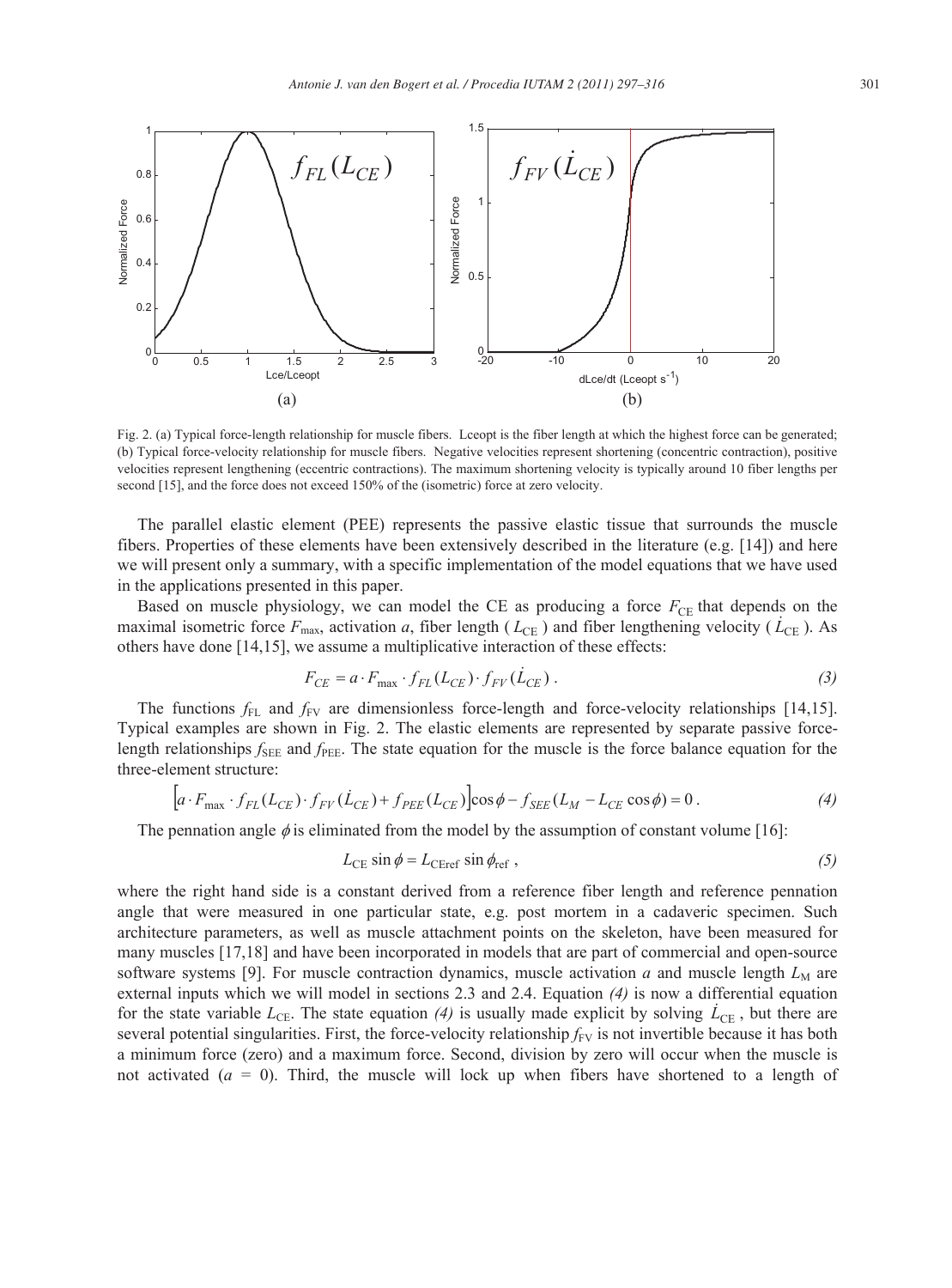$L_{\text{CER} \cdot \text{F}}$  in typical software implementations, these singularities are replaced by near-singularities that approximate the actual muscle properties well enough [12] but will cause numerical stiffness and slow down the differential equation solvers.

To eliminate the pennation singularity, we adopt instead  $s = L_{\text{CE}} \cos \phi$  (Fig. 1) as the state variable, from which the fiber length and cosine of the pennation angle can always be solved without singularities:

$$
L_{\rm CE} = \sqrt{s^2 + (L_{\rm CEref} \sin \phi_{\rm ref})^2}
$$
  

$$
\cos \phi = \frac{s}{L_{\rm CE}}
$$
 (6)

When these are substituted in the state equation *(4)*, we obtain an implicit first order differential equation for the state variable *s*. This equation still cannot be solved for *s* in all circumstances, so we leave it as an implicit differential equation for now.

#### *2.3. Muscle activation dynamics*

The activation *a* of a muscle (also known as *active state*) cannot be directly controlled by the nervous system because it is the result of a relatively slow electro-chemical process. The nervous system sends a control signal *u*(*t*), also known as *neural excitation*, into the muscle, which results in changes in activation via a first-order nonlinear activation-deactivation process. Activation is faster than deactivation, which is commonly modeled as [19]:

$$
\dot{a} = (u - a)(c_1u + c_2),\tag{7}
$$

where  $c_1+c_2$  is the rate constant for activation and  $c_2$  is the rate constant for deactivation, typically in the range of 20-50  $s^{-1}$ , depending on muscle fiber type [17,19].

#### *2.4. Muscle-skeleton coupling*

Endpoints of the muscles are attached to the skeleton, which implies that each muscle length is a function of the skeleton pose:

$$
L_{\rm M} = L_{\rm M}(\mathbf{q})\tag{8}
$$

The relationship between muscle length and joint angles can be modeled geometrically, with straight lines or more realistic muscle paths which wrap around underlying anatomical structures [9]. The relationship can also be directly measured, *in vivo* via imaging techniques, or *post mortem* by the tendon travel method [20]. Once this length-angles relationship is known and modeled such that differentiation is possible, the joint moment  $\tau_{ij}$ , produced by muscle *i* at joint *j* can be derived using the principle of virtual work [21] and written as a function of state variables  $q$  and  $L_{CE}$ :

$$
\tau_{ij} = -\frac{\partial L_{\mathrm{M},i}}{\partial q_j} f_{\mathrm{SEE},i} \left( L_{\mathrm{M},i}(\mathbf{q}) - L_{\mathrm{CE},i} \right) \tag{9}
$$

The partial derivative in this equation is the *moment arm* of the muscle *i* at joint *j*. The negative sign arises from the fact that muscles produce positive work when shortening, i.e. when  $L_M$  is decreasing. Joint moments from *(9)* are now substituted in the equations of motion *(1)* to complete the muscle-skeleton coupling.

In our own work, we usually obtain moment arms for a large number of poses **q** by kinematic simulations with the Opensim software ([9], http://www.simtk.org/home/opensim). A polynomial length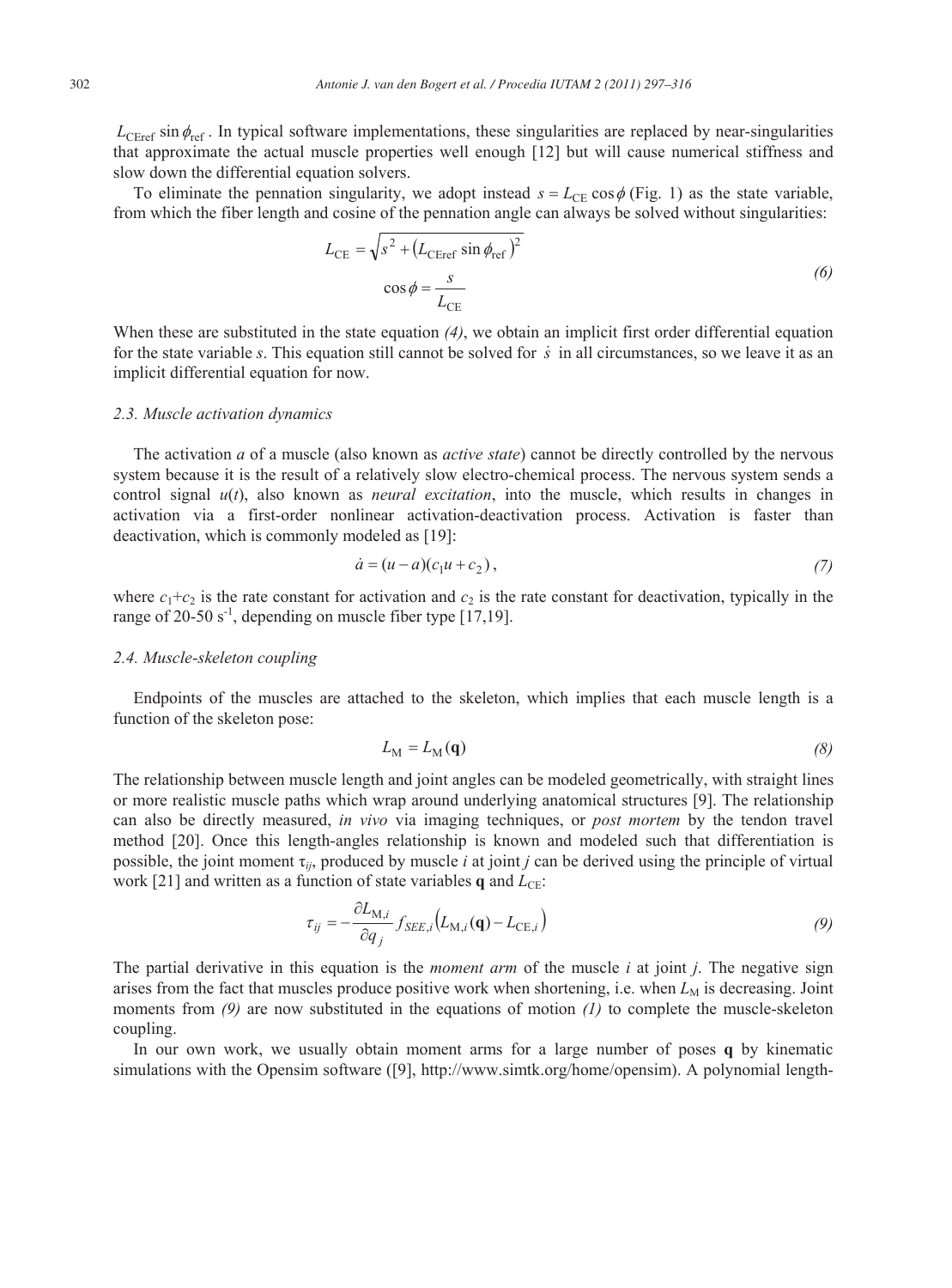angles relationship is then generated which, when differentiated, fits this moment arm data with sufficient accuracy [7,22]. Once this preprocessing is done, the polynomials can be computed and differentiated much faster than geometry-based muscle paths, and this helps simulations run more quickly. The simplest such polynomial is linear:

$$
L_M(\mathbf{q}) = L_0 + d_1 q_1 + d_2 q_2 + \dots \tag{10}
$$

which implies that the muscle has a constant moment arm at each joint, or in a geometric sense, wraps around a cylinder that is centered at the rotation axis of the joint. This is often adequate for planar models, but in 3D models, the posture often affects moment arms in a critical manner and more general higher order polynomials are necessary:

$$
L_{\rm M}(\mathbf{q}) = \sum_{i=1}^{N} c_i \prod_{j=1}^{M} q_j^{e_{ij}} , \qquad (11)
$$

where *N* is the number of polynomial terms, and *M* is the number of kinematic degrees of freedom spanned by the muscle. Model parameters are *N* coefficients *ci* and *NM* non-negative integer exponents *eij*.

# *2.5. Implicit state equation for musculoskeletal dynamics*

After reviewing the elements of the musculoskeletal model, we will formulate the combined system dynamics using a state vector **x**:

$$
\mathbf{x} = (\mathbf{q}, \dot{\mathbf{q}}, \mathbf{s}, \mathbf{a})^T \tag{12}
$$

There are two state variables  $(q \text{ and } \dot{q})$  for each kinematic degree of freedom, and two state variables (*s* and *a*) for each muscle. The dynamic equilibrium equations *(1)* and *(4)* can now be combined with activation model *(7)* into a single implicit state equation of the form:

$$
\mathbf{f}(\mathbf{x}, \dot{\mathbf{x}}, \mathbf{u}) = 0 \tag{13}
$$

with **u** containing the neural excitations for all muscles. Conventional simulation methods require that this equation is solved for **x** to obtain an ordinary differential equation (ODE), but this leads to numerical stiffness as described above, and small simulation time steps. One possible remedy is to use implicit ODE solvers [23], but the computational cost of numerically estimating the Jacobian matrix of the ODE is often higher than the cost of using an explicit solver with smaller time steps. If, however, we leave the differential equation in its implicit form *(13)*, it has a simpler symbolic internal structure and it becomes possible to obtain exact analytical Jacobians  $\partial f/\partial x$ ,  $\partial f/\partial \dot{x}$ , and  $\partial f/\partial u$ .

In the work presented in this paper, we used Autolev (Symbolic Dynamics Inc., Sunnyvale, CA) to generate symbolic expressions and C code for the multibody equations *(1)* in **f** and their derivatives with respect to  $\mathbf{q}, \dot{\mathbf{q}},$  and  $\ddot{\mathbf{q}}$ . The muscle dynamics equations and their derivatives were hand-coded in C. The combined C source code for each model was then wrapped in a MEX function interface for Matlab (Mathworks, Inc., Natick, MA), such that applications could be developed on the Matlab platform and benefit from Matlab's plotting and powerful sparse linear algebra capabilities.

Due to the implicit formulation, the Jacobian matrices  $\partial f/\partial x$ ,  $\partial f/\partial \dot{x}$ , and  $\partial f/\partial u$  are not only easy to compute but also sparse, which increases the efficiency of the linear algebra operations in the solvers for simulation and optimal control. The sparsity structures for a 2D gait model with 50 state variables and 16 controls [24] are shown in Fig. 3.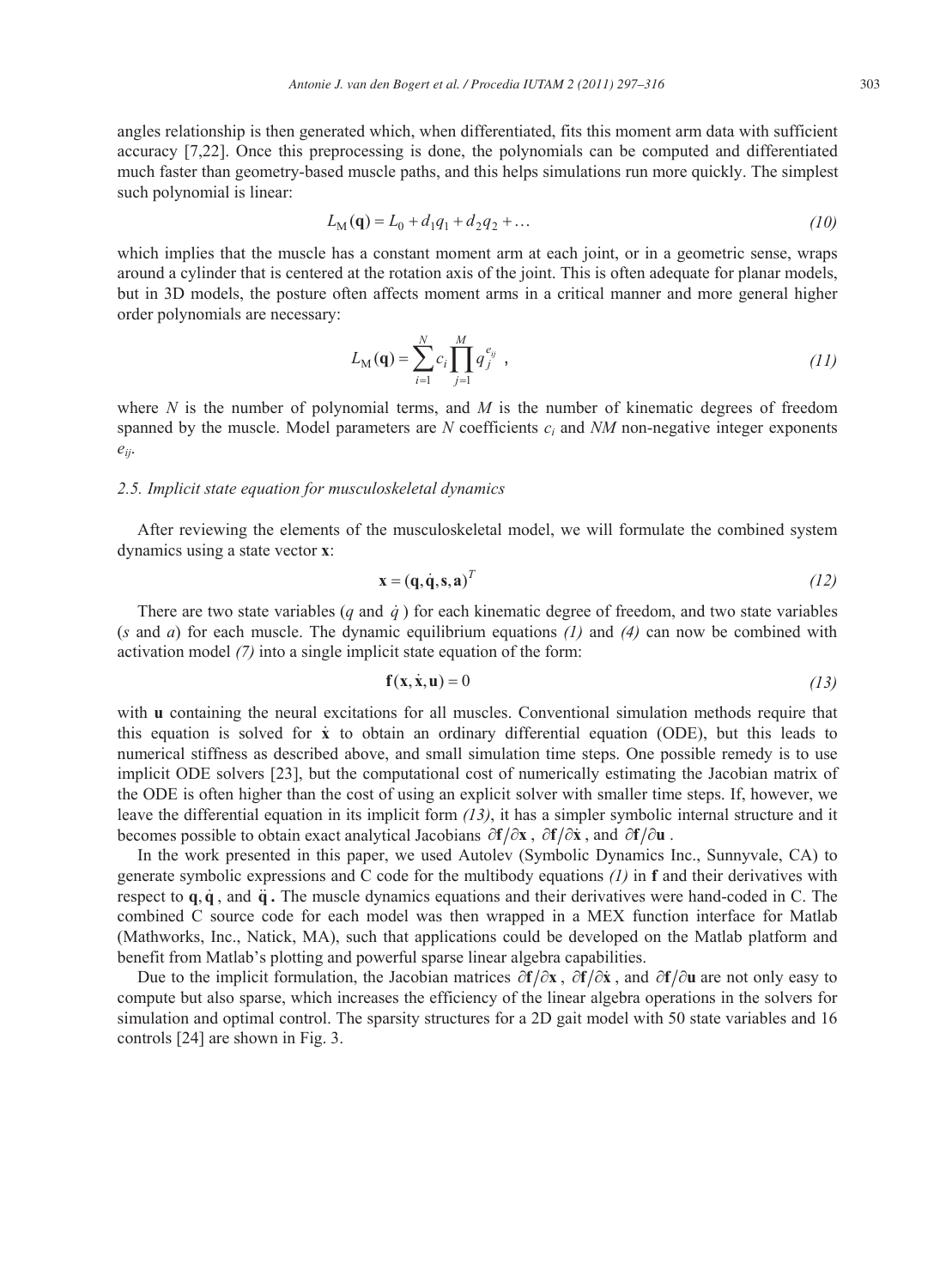

Fig. 3. Sparsity structures of the Jacobians  $\frac{\partial \mathbf{f}}{\partial x}$ ,  $\frac{\partial \mathbf{f}}{\partial x}$ , and  $\frac{\partial \mathbf{f}}{\partial u}$  of the implicit dynamics equation  $\mathbf{f}(x, \dot{x}, u) = 0$  for the 2D gait model with 9 degrees of freedom and 16 muscles [24]. Columns correspond to the state variables defined in (12). The dense blocks in rows 10-18 are due to multibody dynamics (equation 1). The 3x3 holes in these blocks are due to the limbs, each of which has three degrees of freedom, being decoupled in the implicit formulation. The stair stepping pattern in these rows is due to muscleskeleton coupling, which only produces non-zero Jacobian elements when the muscle actually crosses the joint. Explicit formulations will have fully dense blocks in those parts of the Jacobian, due to dynamic coupling which causes each force generating element to affect each generalized acceleration in the system.

# **3. Simulation**

# *3.1. Methods*

Simulation of a musculoskeletal system model involves solving the state trajectory **x**(*t*), given an initial state  $\mathbf{x}(0)$  and controls **u** as functions of time and/or state. Equation (13) is a differential-algebraic equation (DAE) of index zero when  $\partial f/\partial \dot{x}$  is non-singular. This means that  $\dot{x}$  could be solved and integrated, but we will also allow situations where this matrix is singular, which can be the result of a singular mass matrix or zero muscle activation. In those cases, the DAE has index 1. Numerical methods for solving DAEs of index 0 or 1 are well known, and usually based on backwards differentiation formulae [23]. It will be illustrative to present one of these, the implicit Midpoint Euler (ME) method. We will only consider the open-loop control case here, where **u** is a function of time. The ME method advances the system from state  $\mathbf{x}_n$  at time *t* to the new state  $\mathbf{x}_{n+1}$  at time *t*+*h*, by solving  $\mathbf{x}_{n+1}$  from the dynamics equation at the midpoint:

$$
\mathbf{f}\Big(\frac{1}{2}(\mathbf{x}_n + \mathbf{x}_{n+1}), \frac{1}{h}(\mathbf{x}_{n+1} - \mathbf{x}_n), \frac{1}{2}(\mathbf{u}_n + \mathbf{u}_{n+1})\Big) = 0.
$$
 (14)

ME is a second order method without numerical damping artifacts. It is A-stable but not L-stable. The nonlinear equation *(14)* must be solved using some variation of Newton's method, which leads to an iterative process:

$$
\mathbf{x}_{n+1}^{(k+1)} = \mathbf{x}_{n+1}^{(k)} - \left(\frac{1}{2}\frac{\partial \mathbf{f}}{\partial \mathbf{x}} + \frac{1}{h}\frac{\partial \mathbf{f}}{\partial \mathbf{x}}\right)^{-1} \mathbf{f}\left(\frac{1}{2}(\mathbf{x}_n + \mathbf{x}_{n+1}^{(k)}), \frac{1}{h}(\mathbf{x}_{n+1}^{(k)} - \mathbf{x}_n), \frac{1}{2}(\mathbf{u}_n + \mathbf{u}_{n+1})\right). \tag{15}
$$

The requirements for solvability are immediately evident. We do not require that  $\partial f/\partial \dot{x}$ , which can be loosely termed "mass matrix", is invertible, but that its linear combination with the "stiffness matrix"  $\partial f/\partial x$  is invertible. So we must have stiffness where there is no mass, and mass where there is no stiffness. The same reasoning applies also to the near-singularities that we have identified earlier. If there are any perturbation directions in state space with high stiffness and low mass, this was a liability for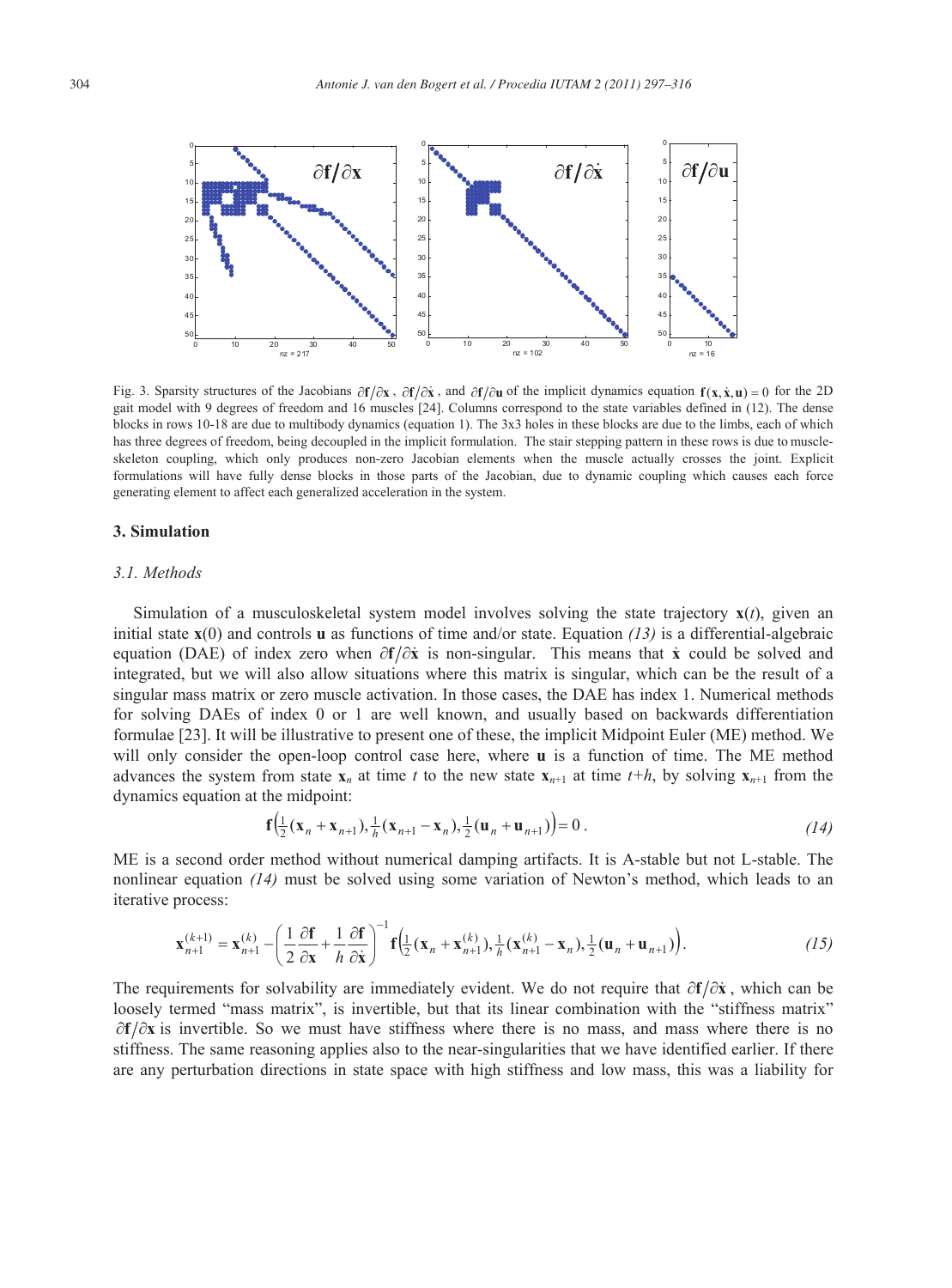solving the explicitly formulated model *(2)*, but is actually an advantage for implicit solution methods applied to the implicit formulation of the model. This complementarity between mass and stiffness is often already a natural feature of musculoskeletal models, where small masses (foot, scapula, fingers) often interact with stiff tissue elements. When the time step *h* goes to infinity, the ME method produces the static equilibrium state, and this requires that the stiffness matrix is invertible. We have indeed verified that the ME method, applied to the implicit model formulation, is stable even when the mass matrix is singular and muscle activation is zero.

The ME method is not ideal for real-time simulation because the number of required Newton iterations was found to vary from one time step to the next, even when the Jacobians are exact, so computation time is not predictable. For real-time simulation, we therefore use a Rosenbrock method, which is the class of linearly implicit methods. Rosenbrock methods perform only one Newton iteration in each time step, but require exact Jacobian matrices, which we have. High order Rosenbrock methods for DAE systems of index one or zero, with error control, have been described by Roche [25]. For our needs, it was sufficient to implement a first order method with constant step size *h*:

$$
\Delta \mathbf{x} = \left( \frac{\partial \mathbf{f}}{\partial \mathbf{x}} + \frac{1}{h} \frac{\partial \mathbf{f}}{\partial \dot{\mathbf{x}}} \right)^{-1} \left( \frac{\partial \mathbf{f}}{\partial \dot{\mathbf{x}}} \dot{\mathbf{x}}_n - \mathbf{f}(\mathbf{x}_n, \dot{\mathbf{x}}_n, \mathbf{u}_n) - \frac{\partial \mathbf{f}}{\partial \mathbf{u}} \cdot (\mathbf{u}_{n+1} - \mathbf{u}_n) \right)
$$
\n
$$
\mathbf{x}_{n+1} = \mathbf{x}_n + \Delta \mathbf{x}
$$
\n
$$
\dot{\mathbf{x}}_{n+1} = \Delta \mathbf{x}/h
$$
\n(16)

The full derivation of equation *(16)* is presented in Appendix A. Note that the solvability requirements, with complementarity between mass and stiffness matrices, are the same as for the ME method.



Fig. 4. Model of the shoulder-arm system, visualized in Opensim [9] (left). The schematic representation (right) shows the kinematic structure, consisting of clavicle, scapula, humerus, ulna, and radius. Closed circles are ball joints and squares are hinge joints. Open circles are points where the thorax (blue ellipsoid) exerts elastic contact forces on the scapula.

# *3.2. Real-time simulation of an arm-shoulder model*

Functional electrical stimulation (FES) of muscles can restore function in individuals with spinal cord injury. A major challenge in this work is the development of intelligent controllers and natural command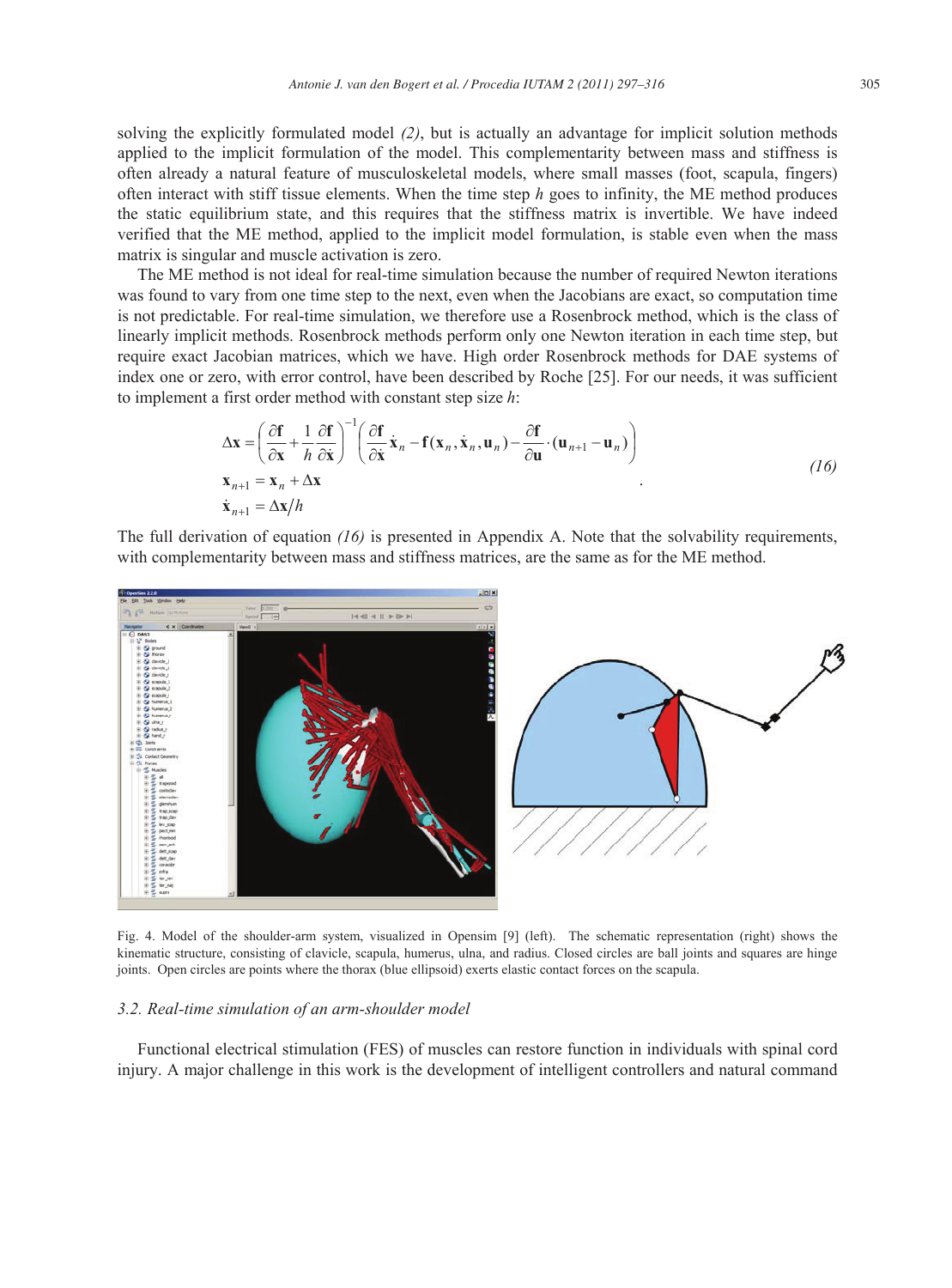interfaces. In order to test controllers and command interfaces with a human user in the loop, a virtual arm, or Dynamic Arm Simulator (DAS) was developed. The DAS allows users to practice using a command interface on a predictable dynamic system, and allows research on control systems and human interaction to be conducted before introducing the unpredictability of the biological musculoskeletal system. Because the human user is in the control loop, dynamic simulations must be performed in real time. DAS version 2 was presented in [22] and consisted of an arm that moved relative to an immobilized scapula. It was formulated as an ODE and simulated with a  $4<sup>th</sup>$  order explicit Runge-Kutta (RK) method at fixed time steps of 1 ms. The next version (DAS3) includes movement of scapula and clavicle, which have low mass and are balanced between large and stiff force-generating structures. Initial experiments with the ODE formulation of DAS3 revealed that explicit methods required extremely small time steps and it could not run in real time.

The DAS3 model was developed based on the general model structure described in [26]. The model consisted of a thorax, fixed to the ground, and a kinematic chain consisting of clavicle, scapula, humerus, ulna, radius, and hand. The wrist joint was immobilized, and there are 11 kinematic degrees of freedom. Gliding contact between scapula and thorax was implemented using an elastic model with a stiffness of 20 kN/m. The model was implemented in SIMM (Musculographics Inc., Santa Rosa, CA) and 138 muscle elements were added, based on data by Klein Breteler et al. [18]. Kinematic simulations were carried out in SIMM to obtain polynomial models *(11)* for the muscle paths. The model was imported in Opensim [9] for visualization (Fig. 4). The model has  $2x11+2x138 = 298$  state variables.

The model was formulated in implicit form *(13)* and implemented as a Matlab MEX function that computes the dynamic residuals **f** and its three Jacobians. The execution time for this MEX function was 1.2 ms on an Intel i5-450M processor at 2.4 GHz. The first order Rosenbrock method was implemented, and it was found that it required an additional 1.5 ms per time step to solve the linear system *(16)*. This means that real-time simulations must be done with time steps of 2.7 ms or larger. Test simulations were carried out in which the system started in its passive equilibrium state (with the arm hanging down). Neural excitations in all muscles were ramped up to reach a maximum at  $t = 0.2$  seconds, then kept constant until *t* = 2.0, after which the excitations were switched off. The simulation was continued until *t* = 4.0 s. A second order explicit RK method (Matlab ODE23) was used with default tolerance settings to first establish the "correct" result. At each ODE evaluation, **x** was solved from *(13)* using Newton's method with a tolerance of 10<sup>-8</sup> in the norm of **f.** ODE23 required an average step size of about 2 microseconds to perform the simulation, confirming the extreme stiffness of the ODE formulation. The main (but not the only) reason for this stiffness was the stiff and short conoid ligament, which connects the coracoid process of the scapula to the clavicle, and controls the axial rotation of the clavicle which has a very low moment of inertia.

The simulated movement is shown in Fig. 5a. The muscles move the joints quickly to a new equilibrium position. In the final two seconds, when the muscles relax, there is a damped oscillation, when the arm acts like a pendulum. Simulations were then done with the Rosenbrock method (16) using various time steps of up to 6 ms, when the method became unstable (Fig. 5b). At small step size, the error was proportional to step size, which confirms that this is a first order method. At 3 ms, which can be done in real time, the RMS error in joint angles was just 0.11 degrees, which means that the result was identical to the correct result (Fig. 5a), for all practical purposes. This is a remarkable level of accuracy, considering that the simulation was done in time steps that were 1500 times larger than with the RK method.

Even when real-time simulation is not needed, or already achieved with conventional methods, this new implicit method will allow simulations to be done much faster, and this is important when optimal control problems are solved by performing a large number of simulations [11,12].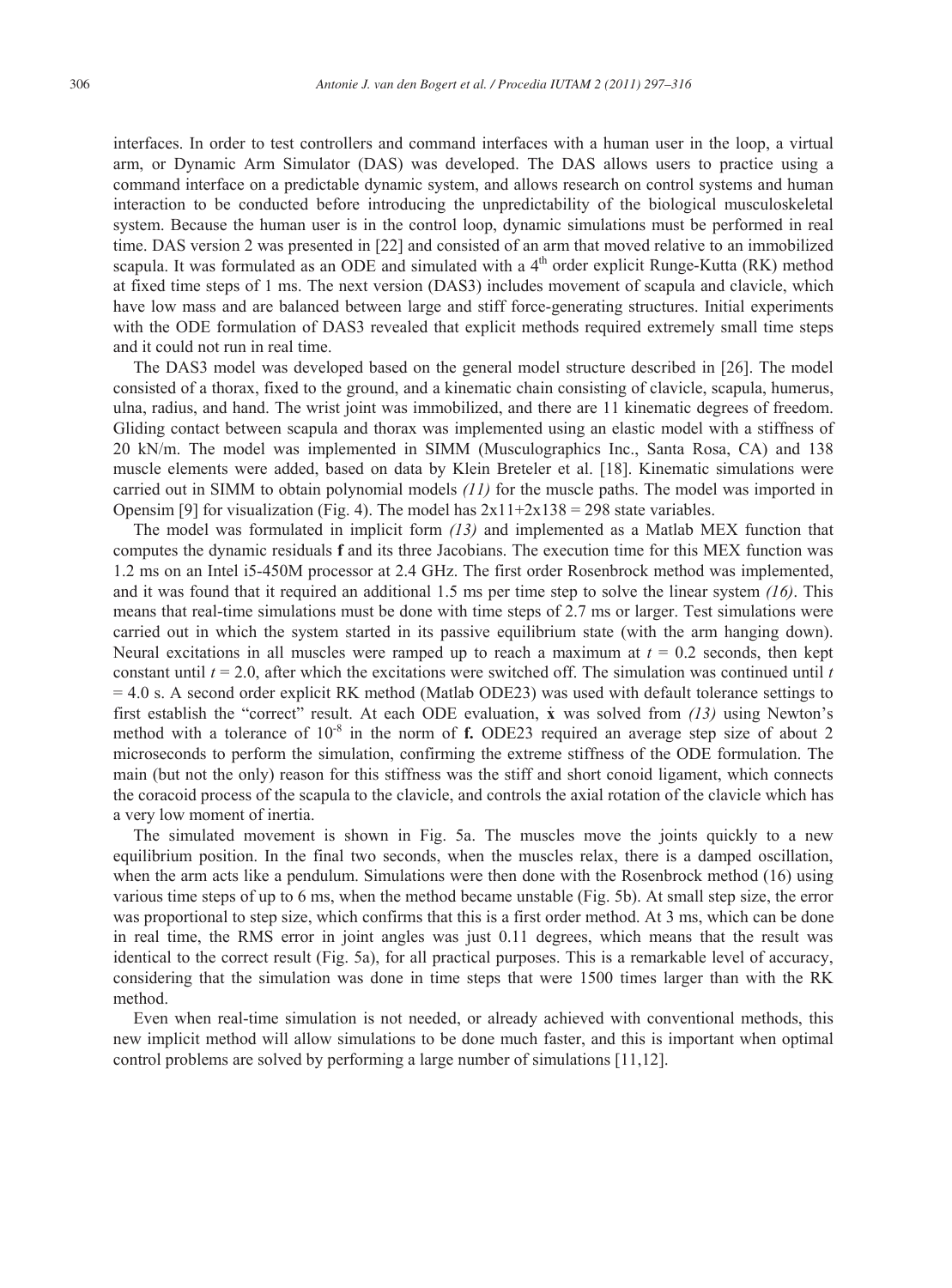

Fig. 5. (a) Results for the test simulation of the arm-shoulder model, showing the eleven joint angles in the sternoclavicular (SC), acromioclavicular (AC), glenohumeral (GH), elbow (EL) and pronation-supination (PS) joints; (b) RMS error in simulated joint angles as a function of time step in the first order Rosenbrock method. The 3 ms time step, which is the smallest that can be done in real time, is shown in red.

# **4. Optimal control**

#### *4.1. Problem statement and related work*

Optimal control problems arise in many applications of musculoskeletal modeling. Often, we wish to determine controls **u**(*t*) which will produce a movement that is in some sense "optimal". In fully predictive simulations, no observations on humans are used, and optimality is defined as either maximal performance, or as minimal effort for a given submaximal task. Such optimizations can be used to design optimal sports techniques, or to test hypotheses about human motor control [3,24]. In other applications, we wish to find controls  $u(t)$  that make the system reproduce an actual observed human movement. Simulations driven by these controls, can then be used to simulate new movements, for instance in response to perturbations which can cause injuries [7]. Regardless of the nature of the optimal control problem, it can always be formulated as follows:

|                                                            | Find state trajectories $\mathbf{x}(t)$ and control trajectories $\mathbf{u}(t)$ |      |
|------------------------------------------------------------|----------------------------------------------------------------------------------|------|
| Which minimize a cost functional:                          |                                                                                  |      |
| $\mathcal{F}(\mathbf{x}(t), \mathbf{u}(t))$                |                                                                                  |      |
| And satisfy these constraints:                             |                                                                                  | (17) |
| $\mathbf{f}(\mathbf{x}, \dot{\mathbf{x}}, \mathbf{u}) = 0$ | (system dynamics)                                                                |      |
| $\mathbf{u}_{I} \leq \mathbf{u} \leq \mathbf{u}_{II}$      | (bounds on controls)                                                             |      |
| $\mathcal{T}_i(\mathbf{x}(t), \mathbf{u}(t)) = 0$          | (task requirements)                                                              |      |

Typical examples of cost functionals are: energy cost, distance to a reference trajectory, or (the negative of) performance variables such as running speed and jump height. These may also be combined as a weighted sum to do a multi-objective optimization. There can be any number of task constraints, or none at all. Some typical examples of task constraints are: initial state, final state, periodicity, or walking speed.

Methods for solving musculoskeletal optimal control problems have evolved considerably over time. Early work on relatively small musculoskeletal models was done with indirect methods such as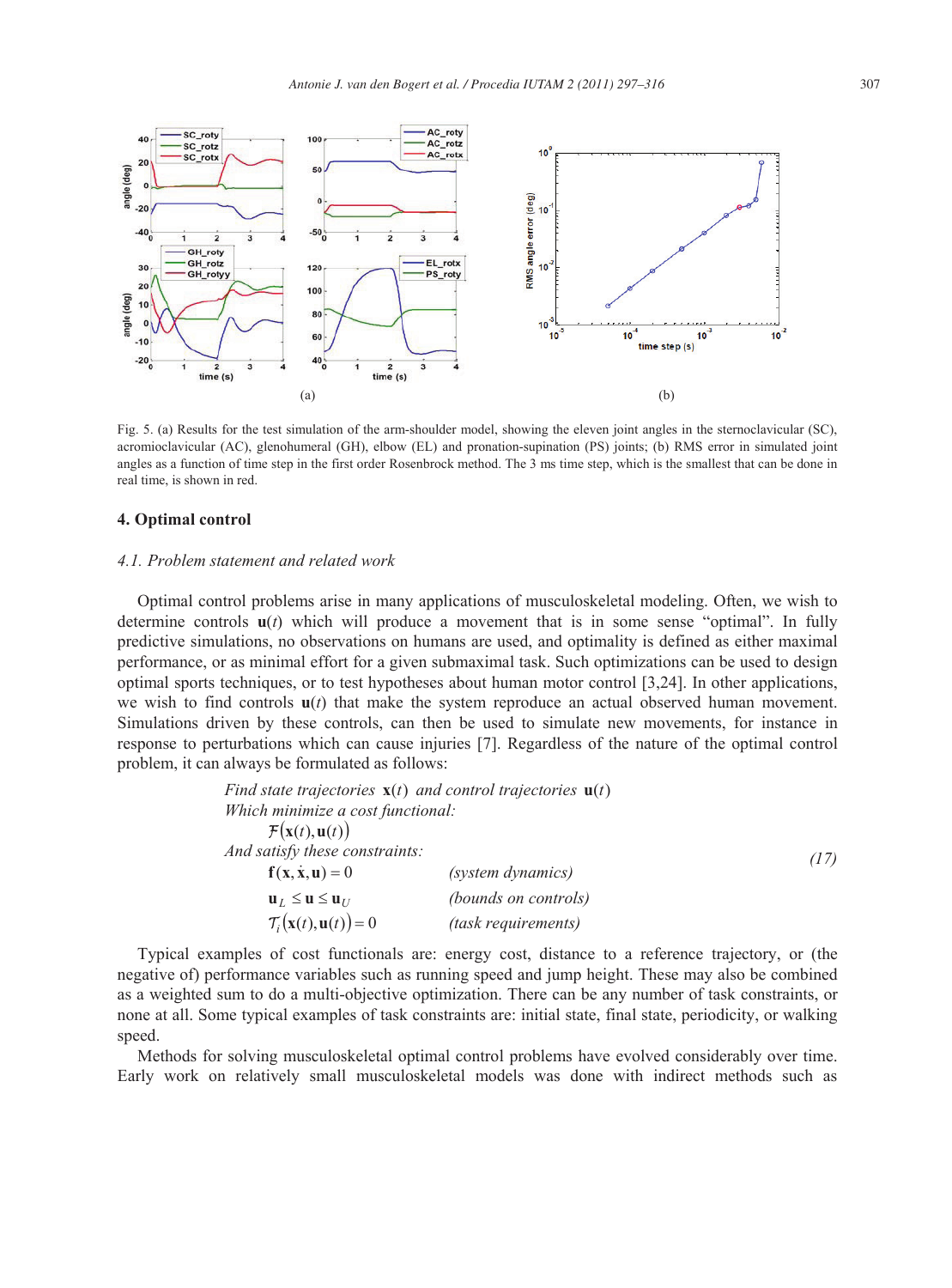differential dynamic programming [3]. These methods did not scale well to the more complex 3D full body models, and were replaced by direct shooting methods in which the control trajectories were parameterized and repeated forward dynamic simulations were done, to search for optimal controls in parameter space. Gradient-based search in parameter space was found to be time consuming [11] and prone to finding local extrema [27], and has been mostly replaced by heuristic methods such as simulated annealing [7,12,27] and genetic algorithms [28].

More recently, collocation algorithms have been used in which the state and control trajectories are both discretized on a temporal mesh, resulting in a large scale constrained optimization problem described by *(17)*. These methods were first applied in computer animation [29], resulting in the wellknown Pixar animation of a jumping Luxo lamp. The same methods were also very successful in aerospace trajectory optimization [30]. Collocation methods seem especially suited to optimal control problems where task constraints apply at the end of the simulation. In shooting methods, the final state can be too sensitive to initial conditions and controls, especially for intrinsically unstable systems such as bipedal humans. Collocation methods have become increasingly popular tools for optimal control of human movement [24,31-33]. We have extensively evaluated the direct collocation method for predictive simulation of symmetric bipedal locomotion using musculoskeletal dynamics in explicit (ODE) form. By successive mesh refinement, it was determined that solutions are sufficiently accurate at a resolution of 50 nodes for a half gait cycle [24,34,35]. We also identified significant challenges. Computation time was still too long for effective research, ranging from 30 minutes (planar model) to one week (3D model), even with a good initial guess [35]. The major part of computation time was spent on computing the Jacobian matrices of the ODE with finite differences. Convergence was still problematic unless a good initial guess was available, which might take days or weeks of experimentation to obtain. We expect to overcome some of these challenges if the explicit ODE form is replaced by the implicit formulation introduced in this paper.

#### *4.2. Solution method*

Direct collocation methods for optimal control are relatively easy to implement with our implicit formulation of musculoskeletal dynamics. We discretize the unknown state and control trajectories on temporal nodes  $t_1, t_2, \ldots, t_N$ , resulting in unknowns  $\mathbf{x}_1, \mathbf{x}_2, \ldots, \mathbf{x}_N$  and  $\mathbf{u}_1, \mathbf{u}_2, \ldots, \mathbf{u}_N$ . The cost functional  $\mathcal{F}$  is now a function *F* of these unknowns. The system dynamics constraint is translated into a series of algebraic constraints by replacing the state derivative **x** with a finite difference approximation. In the work presented here we use the midpoint rule, which leads to the following  $N-1$  constraints:

$$
\mathbf{C}_{i} = \mathbf{f}\left(\frac{\mathbf{x}_{i+1} + \mathbf{x}_{i}}{2}, \frac{\mathbf{x}_{i+1} - \mathbf{x}_{i}}{t_{i+1} - t_{i}}, \frac{\mathbf{u}_{i+1} + \mathbf{u}_{i}}{2}\right) = 0 \qquad \text{for } i = 1...N - 1
$$
 (18)

Each of these constraints has the dimension of **f**, i.e. the number of state variables. For predictive simulation of gait, we also define the additional task constraints of speed and periodicity:

$$
\mathbf{x}_N = \mathbf{x}_1 + \nu T \hat{\mathbf{x}} \,,\tag{19}
$$

where  $\nu$  is the walking speed, *T* is the duration of the gait cycle, and  $\hat{\mathbf{x}}$  is a unit vector in state space in the direction of pure forward translation. Speed and duration may either be prescribed, or optimized along with the optimal control and state trajectories. The original optimal control problem has now been transformed into a large scale constrained optimization problem, or nonlinear program (NLP). We collect all unknowns (discretized state and control trajectories, and any additional unknowns that must be solved) into a large vector **X**, and we minimize the function  $F(X)$ , subject to equality constraints  $C_i(X)=0$  from *(18)* and *(19)* and bounds  $L \le X \le U$ .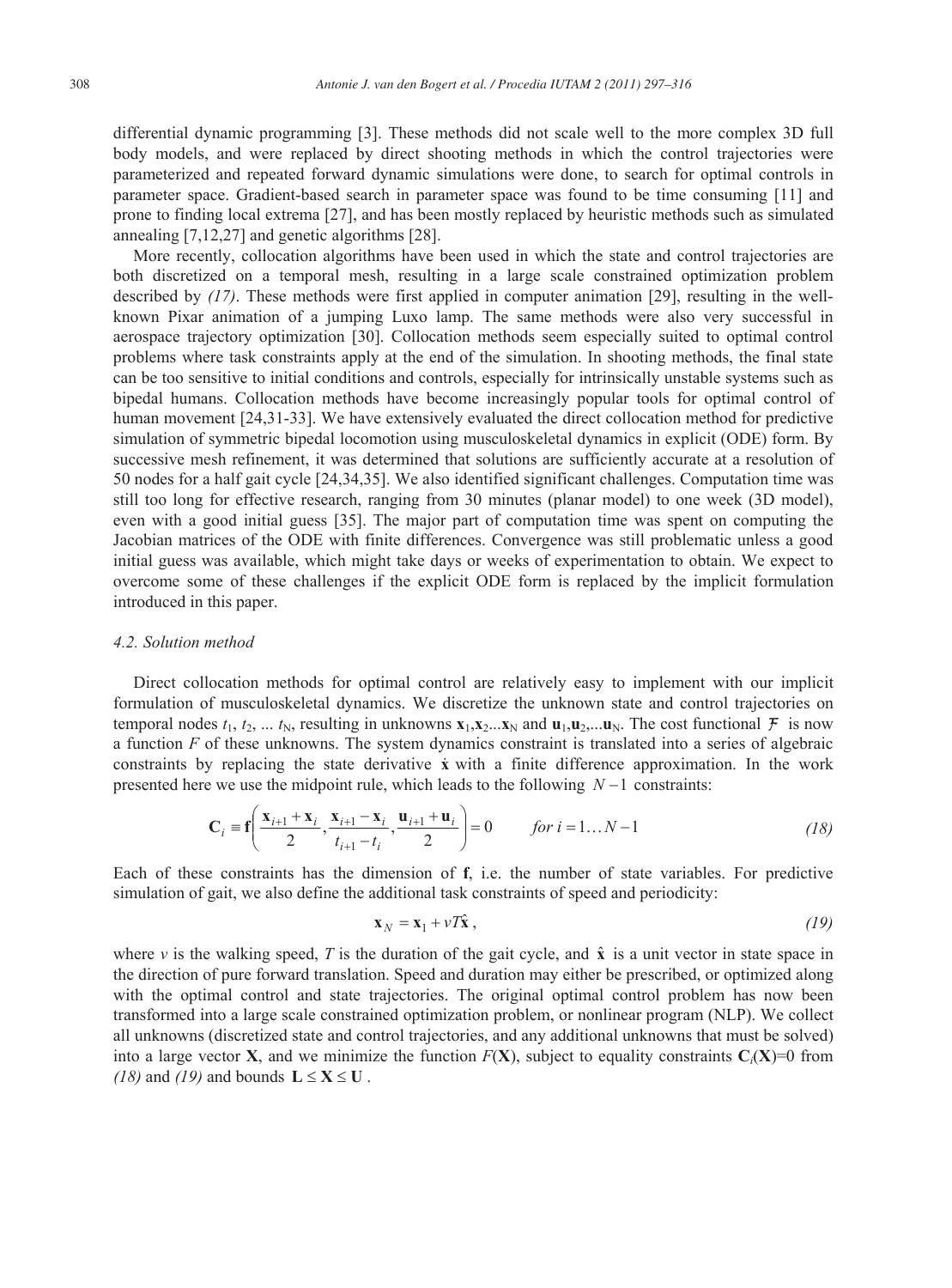Standard large scale NLP solvers can be used to solve this type of problem. We have good experience with SNOPT [36], which uses the active set method, and IPOPT [37], which uses an interior point method. Both are available for the Matlab platform and were used in the work presented in this paper. In our experience, which is consistent with the recommendations of Betts [30], interior point methods are preferred when a good initial guess is not available, while active set methods are better when a series of related problems is solved, and initial guesses are already close to the solution. All NLP solvers require the gradient of the cost function *F* and the Jacobian of the constraints **C** with respect to the unknowns **X**. The cost function is often a simple function of states and controls, and analytical derivatives can be generated. The Jacobian of constraints is sparse, since each constraint *(18)* only involves the states and controls at two neighboring nodes. Derivatives of (18) with respect to states and controls of either node are easy to compute because the Jacobians of the function **f** are already available as described in section 2.5. The nonzero blocks in the constraint Jacobian matrix consist of linear combination of the "mass" and "stiffness" matrices  $\partial f/\partial x$  and  $\partial f/\partial x$ , so the same solvability conditions apply as in the forward dynamic simulation methods presented in section 3.1.

# *4.3. Predictive simulation of prosthetic gait*

Design of prosthetic limbs, or other assistive devices and man-machine systems, is a problem that naturally lends itself to a musculoskeletal optimal control approach. Before a prototype of the mechanical device exists, a computational model is often made as an initial test of its functionality and to optimize the design. This is, however not straightforward when a device is mechanically coupled to a human body, and has the specific purpose of affecting human movement. Human movement will be affected directly via mechanical effects, or indirectly when the user adapts their neuromuscular control to make better use of the device. The performance of the device can therefore not be predicted very well with a computation model that does not include musculoskeletal dynamics and adaptive human behavior.

To demonstrate such an application, we will attempt to predict how the gait of a transtibial amputee is affected by a prosthetic foot. We use the planar musculoskeletal model described in [24], which has nine kinematic degrees of freedom and sixteen muscles, a total of 50 state variables and 16 control variables. Ground contact was represented by unidirectional viscoelastic elements with friction, on the heels and toes. We simulate cyclic gait with a prescribed speed of 1.1 m/s and a gait cycle duration of 1.28 s. The problem was time-discretized on 100 nodes for a full gait cycle, resulting in a total of 6600 unknowns. Dynamics and periodicity were represented by 5000 constraints using equations *(18)* and *(19)*. Optimizations were carried out with the following weighted cost function:

$$
F(\mathbf{x}(t), \mathbf{u}(t)) = \frac{1}{T} \int_{0}^{T} \left[ \frac{1}{10} \sum_{i=1}^{10} \left( \frac{s_i(\mathbf{x}(t)) - m_i(t)}{\sigma_i} \right)^2 + \frac{W}{16} \sum_{i=1}^{16} u_i(t)^2 \right] dt
$$
 (20)

in which  $m<sub>i</sub>(t)$  are reference trajectories of ten variables: three joint angles and the horizontal and vertical ground reaction forces, in each limb, measured during able-bodied gait [1]. The corresponding variables in the model are *si*, which are either state variables or functions of the system state. The difference between simulated and measured variables is normalized to the human standard deviations  $\sigma_i$ , making it dimensionless. The first, "tracking", term in *(20)* will encourage the model to stay close to normal gait, and the second, "effort", term will encourage it to use its muscles efficiently. The weighting *W* was set to 100, which implies that the cost of full muscle activation (*u*=1) is equal to the cost of a tracking error of ten standard deviations. We do not know that this is the actual cost function which governs human behavior, but it was found to produce sensible predictions and these predictions were not overly sensitive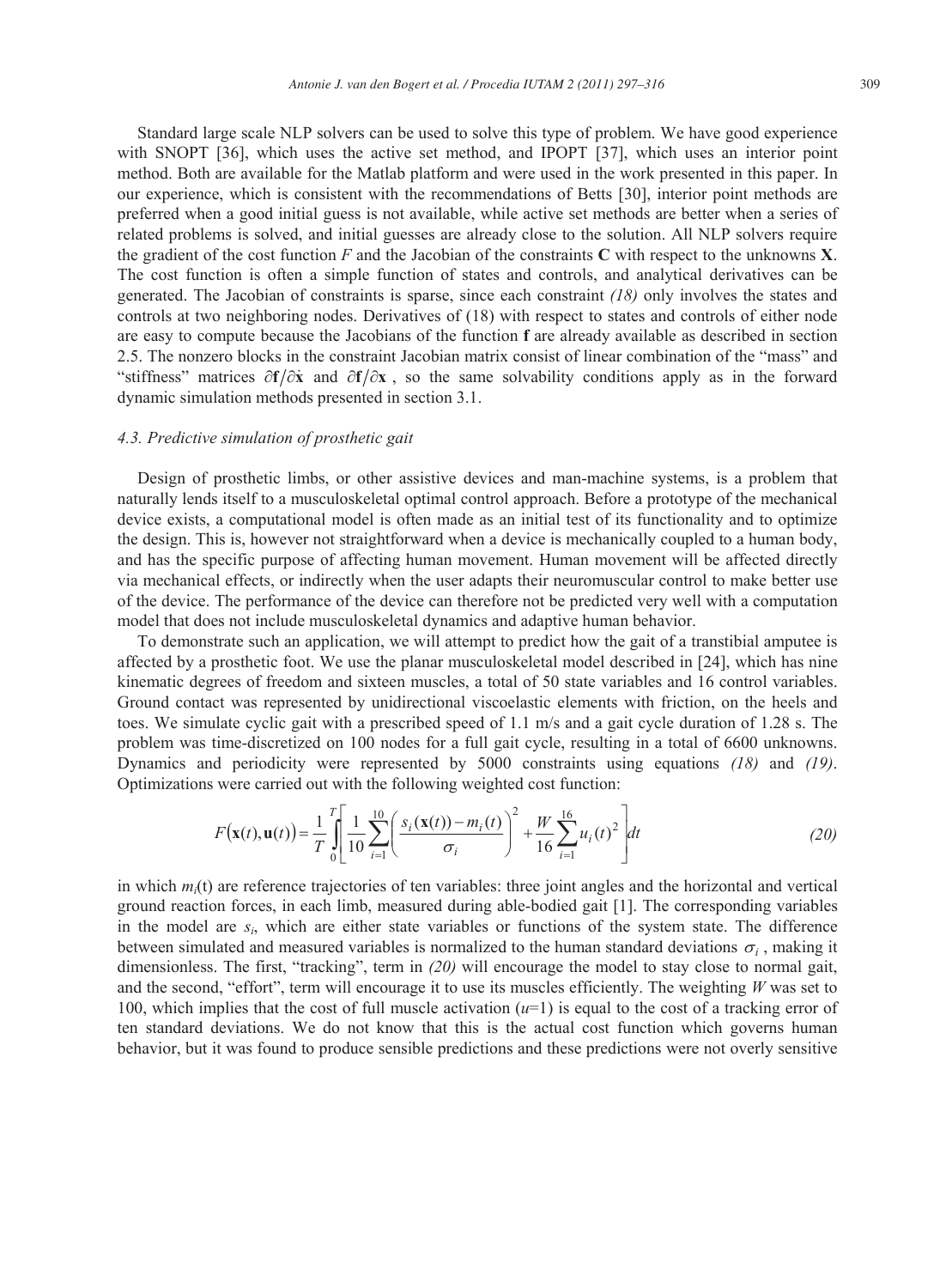to the weighting *W*. Nevertheless, rigorous validation of these theoretical cost functions must still be done with human subject experiments.

The optimal control model was first solved on the original model, and this resulted in a cost function value of 2.04, with contributions of 0.49 from tracking and 1.55 from effort. The movement and ground reaction forces were, on average, within half a standard deviation of normal gait, and muscle activity was phasic and consistent with normal EMG patterns. Joint angles and ground reaction forces generated by the simulation, compared to the normal mean and standard deviation, and muscle forces and excitations, are shown in Fig. 6a.



Fig. 6. (a) Optimal control solution for the able-bodied gait model (solid lines) tracking able-bodied joint angles and ground reaction forces (shaded areas). (b) Optimal control solution for a model with a stiff prosthetic foot and ankle on the right leg. Note the ankle stiffness and absence of ankle muscle forces on the right leg (blue curves), with compensatory increase in hip angular motion.

The model was then "amputated" by removing the ankle muscles on the right side. A rotational spring (5 kN m rad-1) was placed at the ankle to simulate a very stiff prosthetic device. The optimal control problem was solved again, resulting in a cost function value of  $2.78 = 1.52$  (tracking) + 1.26 (effort). Details of the optimal control solution are shown in Fig. 6b. Because of the stiff prosthesis, there is almost no motion in the right ankle joint, and the model compensates by increasing the motion in the right hip joint. These compensations, and loss of ankle motion, caused a substantial increase in the tracking term of the cost function. The knee angle pattern and ground reaction forces remained almost normal. Average muscular effort, the second term of the cost function, actually decreased, mainly because three of the sixteen muscles were removed and no longer activated, while the denominator in this term of the cost function was still 16. The asymmetrical gait adaptation becomes especially noticeable when the result is visualized in an animation that runs at real time speed. When this approach is used in a design project, we would repeatedly solve the optimal control problem, with different prosthetic stiffnesses and perhaps different geometries, until we find one that allows the model to remain close to able-bodied gait without excessive compensatory effort. Alternatively, the NLP approach makes it possible to add these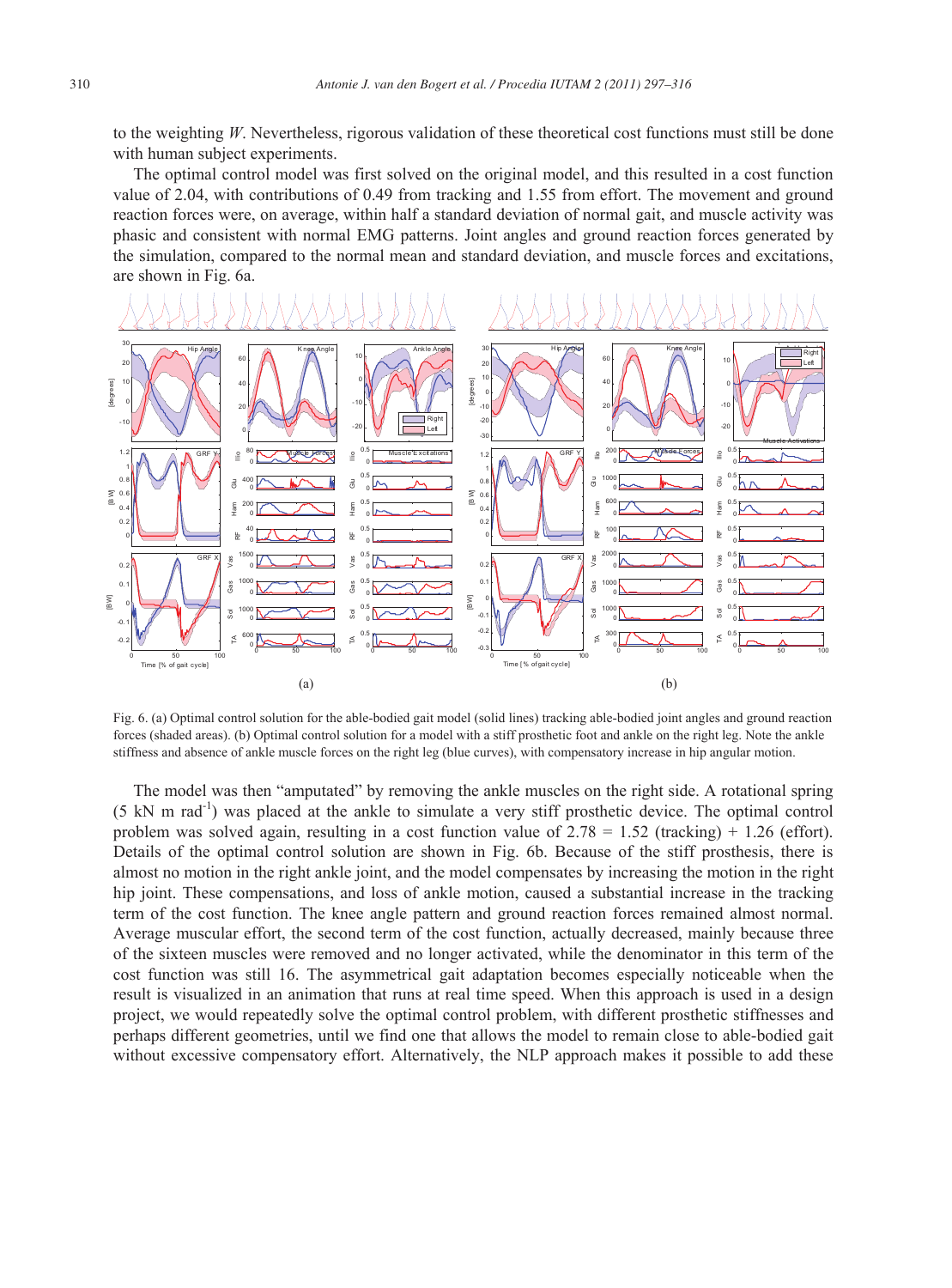design parameters to the vector **X** of unknowns, such that the device parameters and the patient's movement will be simultaneously optimized.

#### *4.4. State estimation from noisy measurements*

Musculoskeletal systems are not fully observable. Some state variables, such as skeletal rotations and translations, can be measured, while others, such as muscle activations and fiber lengths can only be obtained indirectly. In rehabilitation and sports biomechanics, it is often desirable to estimate joint moments or muscle forces because these are relevant to injury. The conventional approaches are based on inverse dynamics [1,38], but this requires full measurement of all kinematic variables and external forces, with high accuracy, which is only possible in a laboratory environment with optical motion capture and force platforms. Outside of the laboratory, measurements are usually noisy and possibly incomplete. In such conditions, Kalman filters are typically used for real-time state estimation with dynamic models [39], but these are not expected to perform well with the high-dimensional state spaces and strong nonlinearities of complex musculoskeletal system models. Kalman filters also are suboptimal when used for off-line data processing because they only use data from the past, not the future.

We can, however, use the basic concept of Kalman filtering which is that an optimal estimate is based on a balance between the conflicting goals of consistency with measurements and consistency with a model of the system's passive dynamics. This concept is, surprisingly, equivalent to an optimal control problem with a cost function as used earlier in equation *(20)*:

$$
F(\mathbf{x}(t), \mathbf{u}(t)) = \frac{1}{T} \int_{0}^{T} \left[ \frac{1}{N_{sensors}} \sum_{i=1}^{N_{sensors}} \left( \frac{s_i(\mathbf{x}(t)) - m_i(t)}{\sigma_i} \right)^2 + \frac{W}{N_{muscles}} \sum_{i=1}^{N_{muscles}} u_i(t)^2 \right] dt
$$
(21)

The second term in the cost function penalizes the musculoskeletal system for not following its passive dynamics. When properly weighted, this term will prevent the model from trying to fit the noise in the measured data because noisy movements have high accelerations, which require high muscular effort and are therefore penalized by the optimization. This has a smoothing effect similar to the effect of a Kalman filter. The first term in the cost function can contain any data that is available, the set of sensors may be overcomplete or incomplete, and may even change over time, as long as we can calculate differences between the measurements and the corresponding variables in the musculoskeletal model. Sensor signals may include data from optical motion capture and load cells, but may also be obtained from bodymounted sensors such as goniometers, MEMS accelerometers and gyroscopes, magnetometers, and others. All of these are now becoming available at low cost, and we expect that state estimation techniques based on musculoskeletal dynamic models will become powerful tools to process such data, effectively using the model to fuse the information from diverse data sources and to enforce consistency with the known laws of physics and muscle physiology.

We applied this concept to downhill skiing, where it is difficult to obtain accurate data. The movement of downhill skiers is very fast, and this requires cameras to have either a very large field of view, and therefore a poor spatial resolution, or follow the skier by panning and zooming, which requires per-frame calibration and introduces significant noise. Furthermore, instrumentation with force sensors is not possible during competition. A pan and zoom technique was used to collect video data during the 1994 Olympic downhill race in Lillehammer, Norway [40]. From this data, we used a data segment of one second, collected at 180 frames per second, from a single competitor performing a landing movement. 3D coordinates of points on the body were translated into planar (sagittal plane) joint angles and absolute position and orientation of the trunk. The data contained significant noise but were not smoothed prior to being used in the cost function *(21)*. A planar musculoskeletal model was developed, with the same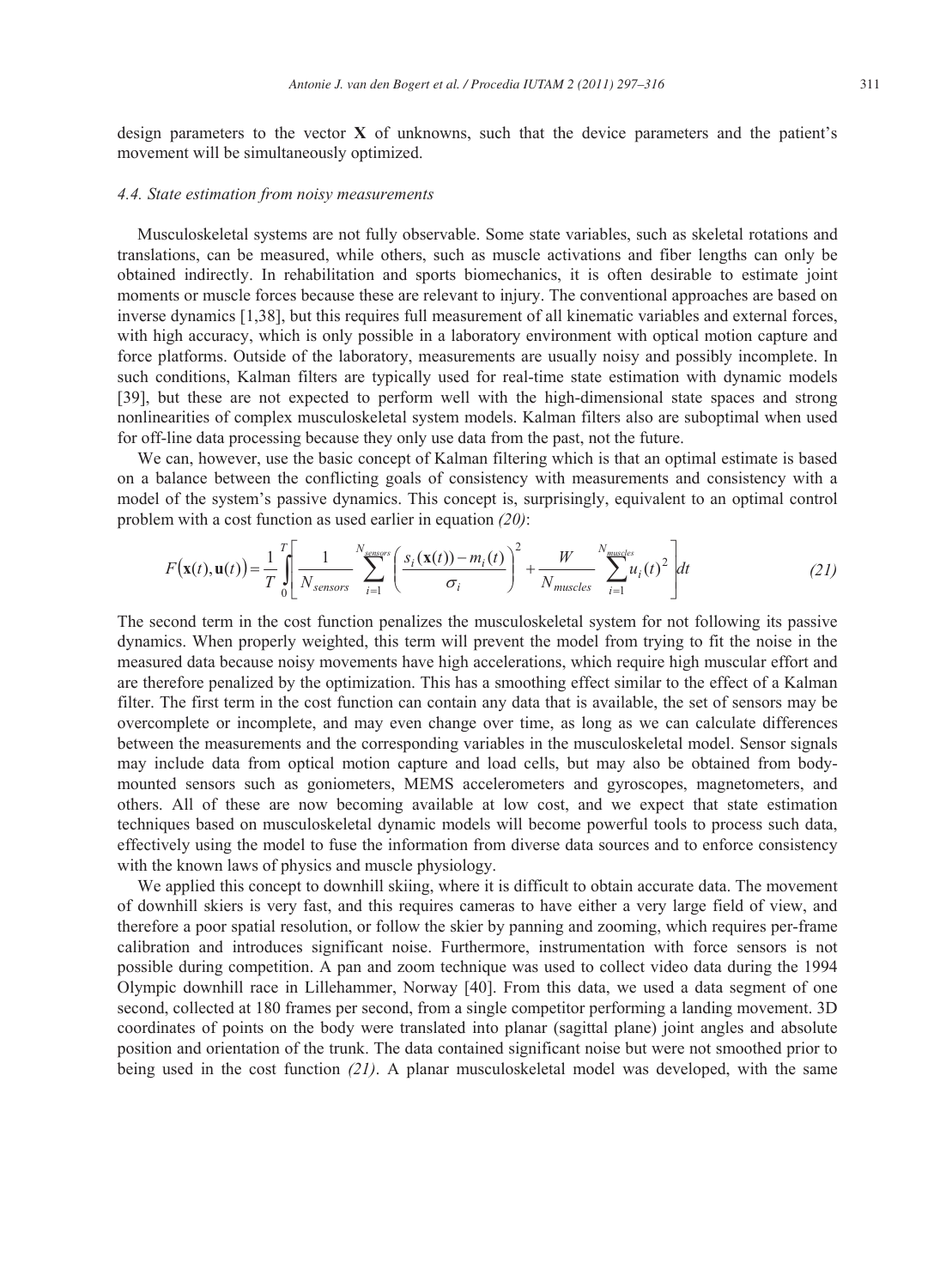skeleton and muscles as in the gait simulations. The model was made suitable for skiing by adding aerodynamic forces, deformable skis, and a nearly frictionless and sloping ground contact surface. No task constraints were used, and dynamics constraints were implemented using the midpoint rule as in equation *(18)*.



Fig. 7. (a) Optimal control solution for the skiing model. Left column shows simulated kinematic variables in meters and radians (solid lines) compared to data collected during the 1994 Olympic downhill race (noisy thin lines). The other columns show neural excitations for the 16 muscles, and the horizontal and vertical ground reaction forces. (b) Stick figure rendering of the same movement, beginning in the aerial phase. Black line is the snow surface. (c) Forces in the anterior cruciate ligament (ACL) and posterior cruciate ligament (PCL) in the left and right knee.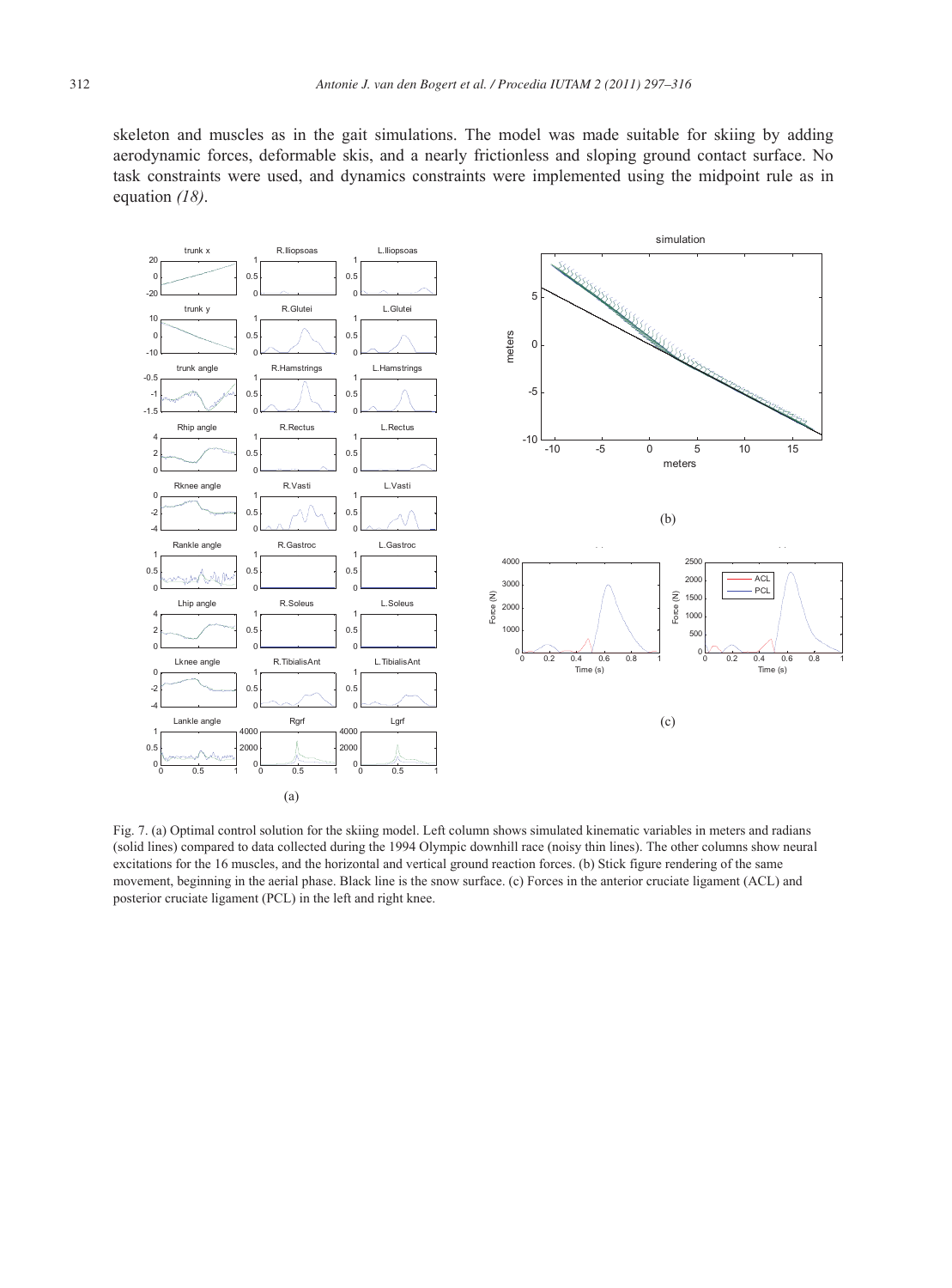The optimal control problem was solved first on a coarse mesh of 10 nodes with IPOPT, and then successive optimizations on finer meshes were done with SNOPT until a solution with 180 nodes was obtained. The simulated movement tracked the data well, ignored the noise, and produced sensible estimates of muscle activations and ground reaction forces (Fig. 7ab). Having all muscle forces, kinematics, and external forces available, we were then able to use simple planar knee model to estimate the forces in the knee ligaments (Fig. 7c), so that the potential for injury could be assessed.

Doing state estimation with a full musculoskeletal dynamic model provided other opportunities in this project. We perturbed the initial state by a small counterclockwise rotation of the body, and did forward simulations with the original optimal controls, using the ME solver, to create simulations of off-balance landing movements. This produced much larger knee ligament forces, approaching injurious levels. This was done with different values for the ski stiffness parameters, and it was found that in this particular situation, a reduction of 50% in ski stiffness was necessary to reduce the peak ligament forces by 10%. These simulations are completed in a matter of seconds, which allows exploration of a large parameter space to do multi-factorial simulation studies on injury prevention.

# **5. Discussion**

The implicit formulation of musculoskeletal dynamics, using the force balance equations for joint moments *(1)* and for muscle forces *(4)* made it possible to implement efficient implicit solution methods for forward dynamic simulation and for optimal control. These new methods produce results that are identical to conventional methods, but are computed faster, sometimes orders of magnitude faster, and will help overcome some of the computational bottlenecks that have existed in certain applications of musculoskeletal modeling. While the work presented here demonstrates the potential of these methods, there are still considerable challenges. The conventional methods, while slower, were robust and easy to use and will always produce an answer when given enough computation time. The new methods are more challenging to use.

The forward dynamic simulation with the implicit Rosenbrock method had to be started with the solver in a consistent initial state  $(\mathbf{x}, \dot{\mathbf{x}}, \mathbf{u})$ , that satisfied the implicit dynamics equation. Conventional explicit methods only require an initial state **x**. We used the passive equilibrium state  $\mathbf{x}_{eq}$  as initial condition, which is the solution of  $f(x_{eq},0,0)=0$ . This equilibrium was harder to find than expected, possibly because of contact and contact-like elements. We used the Levenberg-Marquardt method, which is more robust than Newton's method but still required several attempts to find an initial guess that led to convergence. Fortunately, for our application, this had to be done only once because we start the arm simulator always from the same initial state. In other applications, the need to find consistent initial conditions before a simulation may be a significant limitation. Also it should be noted that our simulation methods presently use fixed time steps, so accuracy and stability must be determined experimentally as we have done in Fig. 5b. Error control and variable step size can possibly be added, to make the methods more robust. We used fixed steps for real-time simulation because this keeps computation time predictable.

The new optimal control methods are similarly challenging: when they work, they work well, but they sometimes fail to produce an answer. Computation speed was excellent. For the gait optimization problem, IPOPT produced several iterations of the solution **X** per second, while SNOPT had more internal overhead and produced about one iteration per second. On the other hand, SNOPT tended to require around 100 iterations, vs. about 1000 for IPOPT, when a good initial guess was available. Convergence depended critically on the availability of a good initial guess. When a good initial guess was available, SNOPT was fast and robust, while IPOPT occasionally lost convergence even with a good initial guess. When a good initial guess was not available, SNOPT never converged, but IPOPT would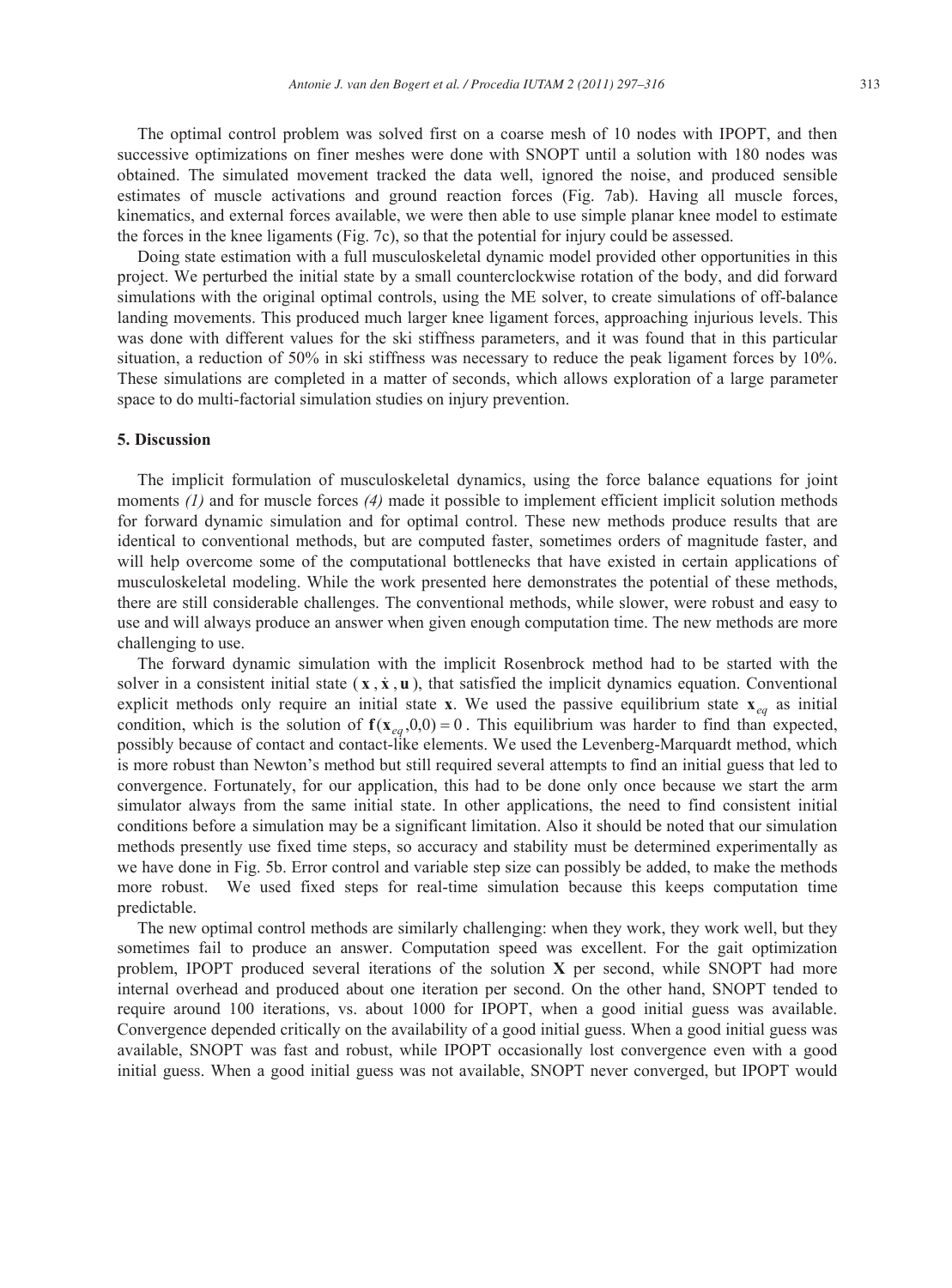often find a good solution if the mesh had few nodes. Successive mesh refinement with SNOPT was then used to refine the solution. After the first problem with a particular model has been solved, a new problem can always be solved as a series of optimization problems, such that the initial guess for each is good enough for convergence.

These practical difficulties illustrate that these methods may not yet be ready for use by non-experts, where failure of a numerical method is not acceptable. Further improvements in the algorithms and model formulations are still needed before more widespread use is justified. With sufficient patience and care, however, these new methods already allow problems to be solved that could not be solved before.

#### **Acknowledgements**

 This work was financially supported by the National Institutes of Health (grants R01-EB006735, R43- AR058074, contract N01-HD53403), by the E.U. through the INTERREG IV project SkiProTech, and by adidas AG (Germany). We acknowledge the help of Marko Ackermann during the initial development of optimal control algorithms.

#### **References**

[1] Winter DA. *The biomechanics and motor control of human gait: normal, elderly and pathological.* 2<sup>nd</sup> ed. University of Waterloo Press: Waterloo, Canada; 1991.

[2] Crowninshield RD, Brand RA. The prediction of forces in joint structures; distribution of intersegmental resultants. *Exerc Sport Sci Rev* 1981;**9**:159-81.

[3] Hatze H. The complete optimization of a human motion. *Math Biosci* 1976;**28**:99-135.

[4] Zajac FE, Neptune RR, Kautz SA. Biomechanics and muscle coordination of human walking: part II: lessons from dynamical simulations and clinical implications. *Gait Posture* 2003;**17**(1):1-17.

[5] Vaughan CL.Theories of bipedal walking: an odyssey. *J Biomech* 2003;**36**(4):513-23.

[6] van den Bogert AJ. Analysis and simulation of mechanical loads on the human musculoskeletal system: a methodological overview. *Exerc Sport Sci Rev* 1994;**22**:23-51.

[7] McLean SG, Huang X, Su A, van den Bogert AJ. Sagittal plane biomechanics cannot injure the ACL during sidestep cutting. *Clin Biomech* 2004;**19**(8):828-38.

[8] Fregly BJ, Reinbolt JA, Rooney KL, Mitchell KH, Chmielewski TL. Design of patient-specific gait modifications for knee osteoarthritis rehabilitation. *IEEE Trans Biomed Eng* 2007;**54**(9):1687-95.

[9] Delp SL, Anderson FC, Arnold AS, Loan P, Habib A, John CT, Guendelman E, Thelen DG. OpenSim: open-source software to create and analyze dynamic simulations of movement. *IEEE Trans Biomed Eng* 2007;**54**(11):1940-50.

[10] van den Bogert AJ, Schamhardt HC. Multi-body modelling and simulation of animal locomotion. *Acta Anat* 1993;**146**(2- 3):95-102.

[11] Anderson FC, Pandy MG. Dynamic optimization of human walking. *J Biomech Eng* 2001;**123**(5):381-90.

[12] McLean SG, Su A, van den Bogert AJ. Development and validation of a 3-D model to predict knee joint loading during dynamic movement. *J Biomech Eng* 2003;**125**(6):864-74.

[13] Thelen DG, Anderson FC. Using computed muscle control to generate forward dynamic simulations of human walking from experimental data*. J Biomech* 2006;**39**(6):1107-15.

[14] Zajac FE. Muscle and tendon: properties, models, scaling, and application to biomechanics and motor control. *Crit Rev Biomed Eng* 1989;**17**(4):359-411.

[15] Herzog W. Muscle. In: Nigg BM, Herzog W, editors. *Biomechanics of the Musculoskeletal System*. 2nd ed., pp. 148-88. New York: Wiley; 1999.

[16] Otten E. Concepts and models of functional architecture in skeletal muscle. *Exerc Sport Sci Rev* 1988;**16**:89-137.

[17] Yamaguchi GT, Sawa AG-U, Moran D, Fessler M, Winters JM. A survey of human musculotendon parameters. In: Winters J, Woo SL-Y, editors. *Multiple Muscle Systems: Biomechanics and Movement Organization*, pp. 717-773. New York: Springer-Verlag; 1990.

[18] Klein Breteler MD, Spoor CW, Van der Helm FC. Measuring muscle and joint geometry parameters of a shoulder for modeling purposes. *J Biomech* 1999;**l32**(11):1191-7.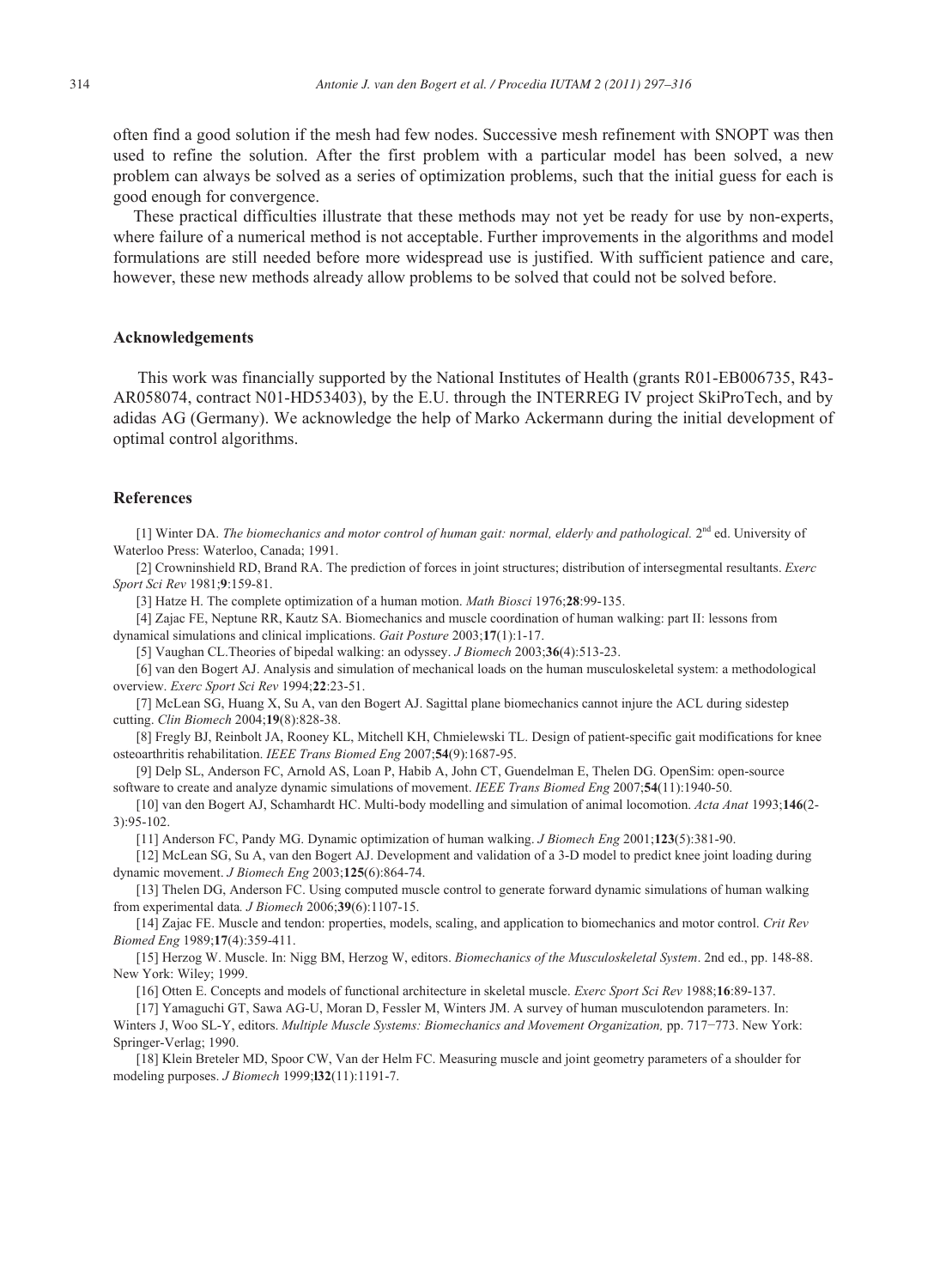[19] He J, Levine WS, Loeb GE. Feedback gains for correcting small perturbations to standing posture. *IEEE Trans Autom Control* 1991;**36**:322-32.

[20] Spoor CW, van Leeuwen JL. Knee muscle moment arms from MRI and from tendon travel. *J Biomech* 1992;**25**(2):201-6. [21] An KN, Takahashi K, Harrigan TP, Chao EY. Determination of muscle orientations and moment arms. *J Biomech Eng* 1984;**106**(3):280-2.

[22] Chadwick EK, Blana D, van den Bogert AJ, Kirsch RF. A real-time, 3-D musculoskeletal model for dynamic simulation of arm movements. *IEEE Trans Biomed Eng* 2009;**56**(4):941-8.

[23] Ascher UM, Petzold LR. *Computer Methods for Ordinary Differential Equations and Differential-Algebraic Equations.*  Philadelphia, PA: Society for Industrial and Applied Mathematics; 1998.

[24] Ackermann M, van den Bogert AJ. Optimality principles for model-based prediction of human gait. *J Biomech* 2010;**43**(6):1055-60.

[25] Roche M. Rosenbrock methods for differential algebraic equations. *Num Math* 1988:52(1):45-63.

[26] van der Helm FC. A finite element musculoskeletal model of the shoulder mechanism. *J Biomech* 1994;**27**(5):551-69.

[27] Neptune RR. Optimization algorithm performance in determining optimal controls in human movement analyses. *J Biomech Eng* 1999;**121**(2):249-52.

[28] Sellers WI, Cain GM, Wang W, Crompton RH. Stride lengths, speed and energy costs in walking of Australopithecus afarensis: using evolutionary robotics to predict locomotion of early human ancestors. *J R Soc Interface* 2005;**2**(5):431-441. [29] Witkin A, Kass M. Spacetime constraints. *Computer Graphics* 1988;**22**:159-168.

[30] Betts JT. *Practical Methods for Optimal Control and Estimation Using Nonlinear Programming*. 2<sup>nd</sup> edition. Philadelphia, PA: Society for Industrial and Applied Mathematics; 2010.

[31] Kaplan ML, Heegaard JH. Predictive algorithms for neuromuscular control of human locomotion. *J Biomech* **34**(8):1077- 83.

[32] Stelzer M, von Stryk O. Efficient forward dynamics simulation and optimization of human body dynamics. *ZAMM* 2006;**86**(10):828–840.

[33] Kaphle M, Eriksson A. Optimality in forward dynamics simulations. *J Biomech* 2008;**41**(6):1213-1221.

[34] van den Bogert AJ, Ackermann M. Direct collocation for simulation and optimization of human movement. *12th International Symposium on Computer Simulation in Biomechanics*. Cape Town, South Africa; 2009.

[35] Ackermann M, van den Bogert AJ. Simulation of gait using a 3D musculoskeletal model. *American Society of Biomechanics annual meeting*. State College, PA; 2009.

[36] Gill PE, Murray W, Saunders MA. SNOPT: An SQP algorithm for large-scale constrained optimization, *SIAM J. Optim* 2002;**12**:979-1006.

[37] Wächter A, Biegler LT. On the implementation of a primal-dual interior point filter line search algorithm for large-scale nonlinear programming, *Math Prog* 2006;**106**(1):25-57.

[38] Erdemir A, McLean S, Herzog W, van den Bogert AJ. Model-based estimation of muscle forces exerted during movements. *Clin Biomech* 2007;**22**(2):131-54.

[39] Simon D. *Optimal State Estimation*. Wiley; 2006.

[40] Nachbauer W, Kaps P, Nigg B, Brunner F, Lutz A, Obkircher G, Mössner M. A video technique for obtaining 3-D coordinates in alpine skiing. *J Appl Biomech* 1996;**12**:104-115.